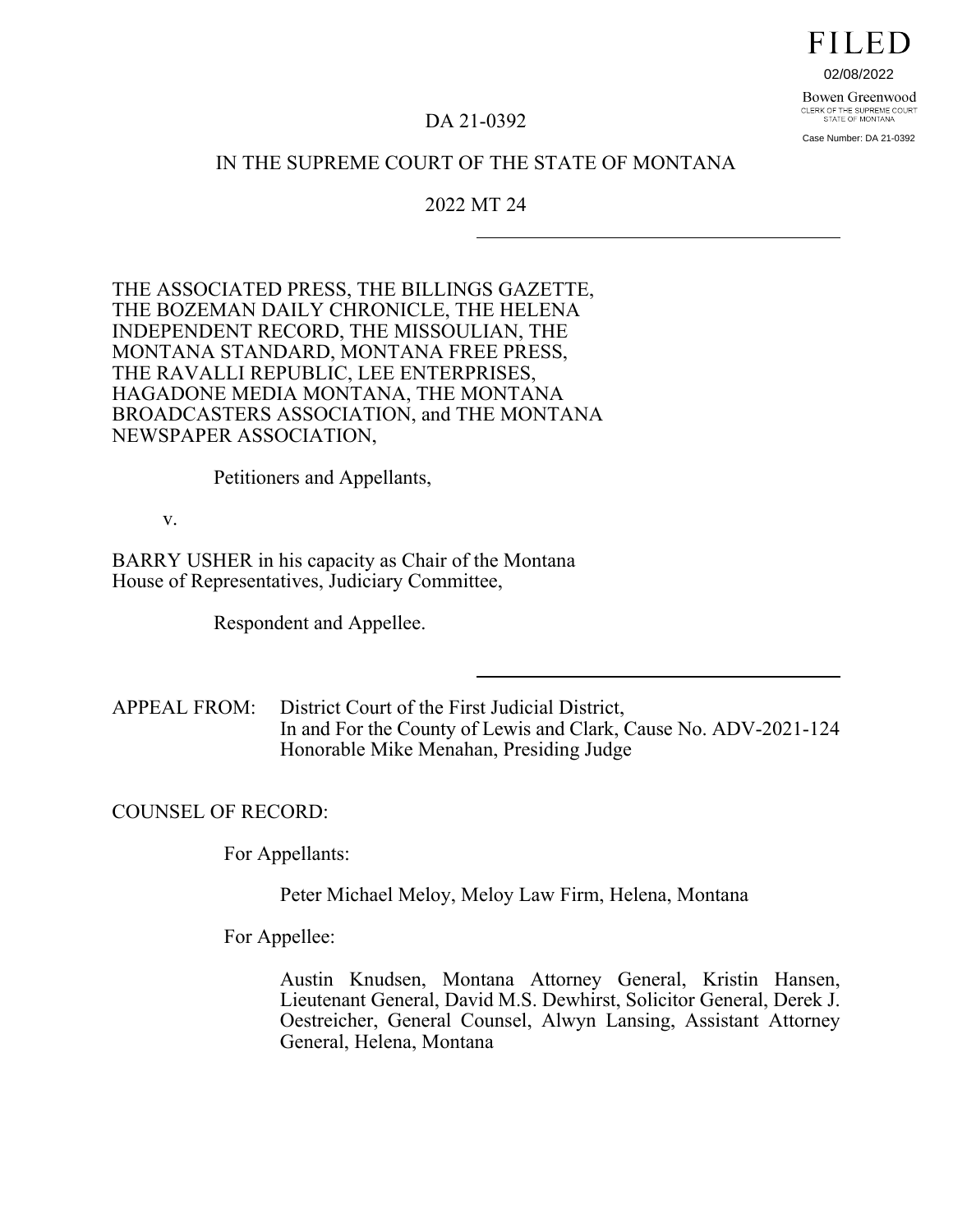Submitted on Briefs: January 12, 2022

Decided: February 8, 2022

Filed:

 $\beta$  -  $\beta$  -  $\alpha$ Clerk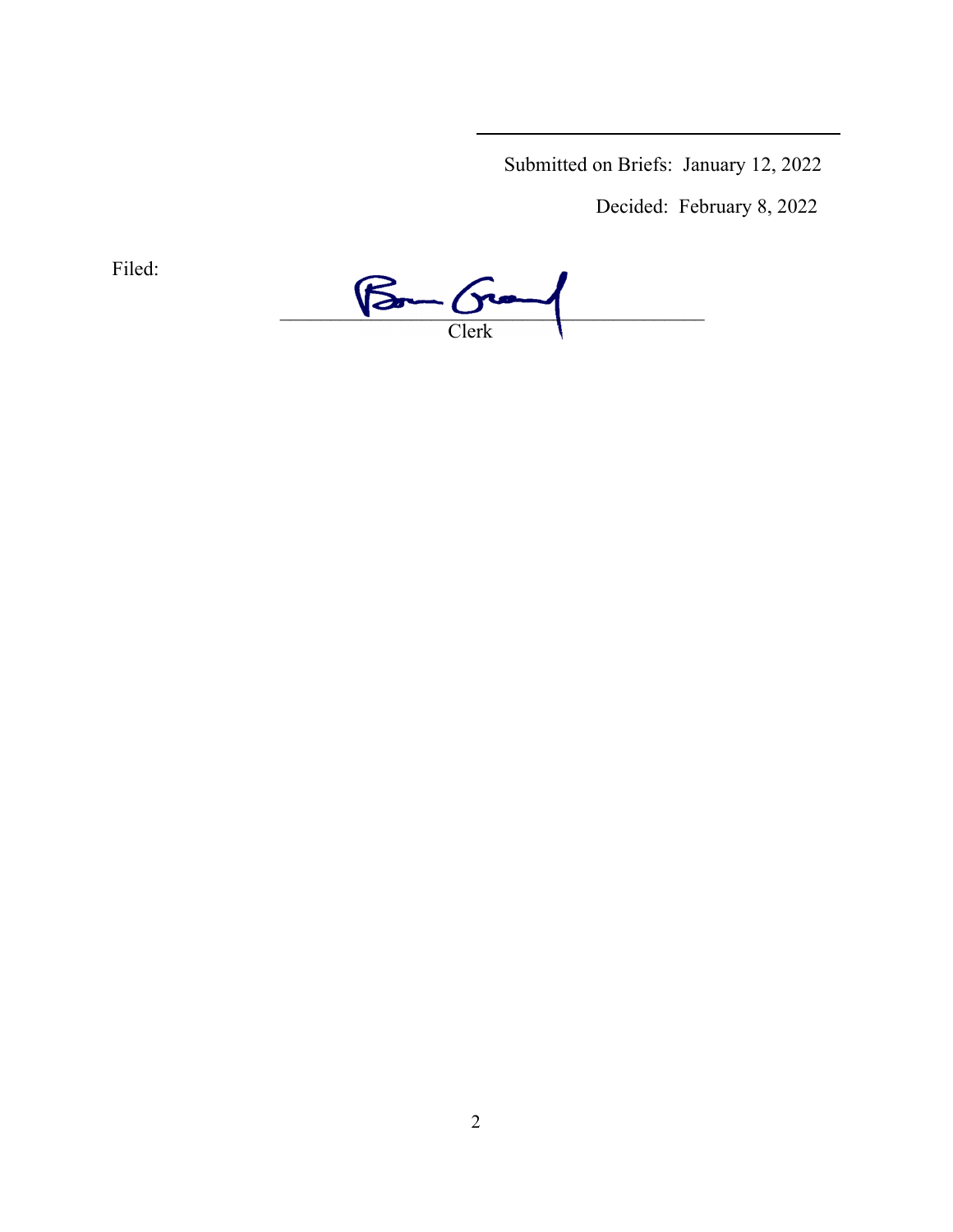Chief Justice Mike McGrath delivered the Opinion of the Court.

¶1 The Associated Press and other news reporting outlets (collectively, the AP) appeal a July 8, 2021 order from the First Judicial District Court in Lewis and Clark County. The order denied a motion for judgment on the pleadings filed by the AP and granted a motion to dismiss filed by respondent-appellee Barry Usher.

¶2 Usher is the Chair of the Judiciary Committee of the Montana House of Representatives. In January 2021, during the state's biennial legislative session, Usher and a number of other Republican members of the Committee met privately, while Committee proceedings were in recess, to discuss pending legislation. Usher denied the AP access to this gathering, and the AP sued.

¶3 The lawsuit arises at the intersection of Article II, Section 9, of the Montana Constitution, which guarantees the public a right to "observe the deliberations of all public bodies," and § 2-3-202, MCA, which defines such deliberations for certain bodies as only those comprising a "quorum of the constituent membership." In granting Usher's motion to dismiss the case, the District Court held that § 2-3-202, MCA, controlled the character of the gathering in question and placed it outside the bounds of the constitutional right of public access.

¶4 We restate the issue on appeal as follows:

*Did the District Court err in applying the statutory definition of a meeting to the AP's Article II, Section 9 right to access a gathering of Judiciary Committee members?*

¶5 We affirm.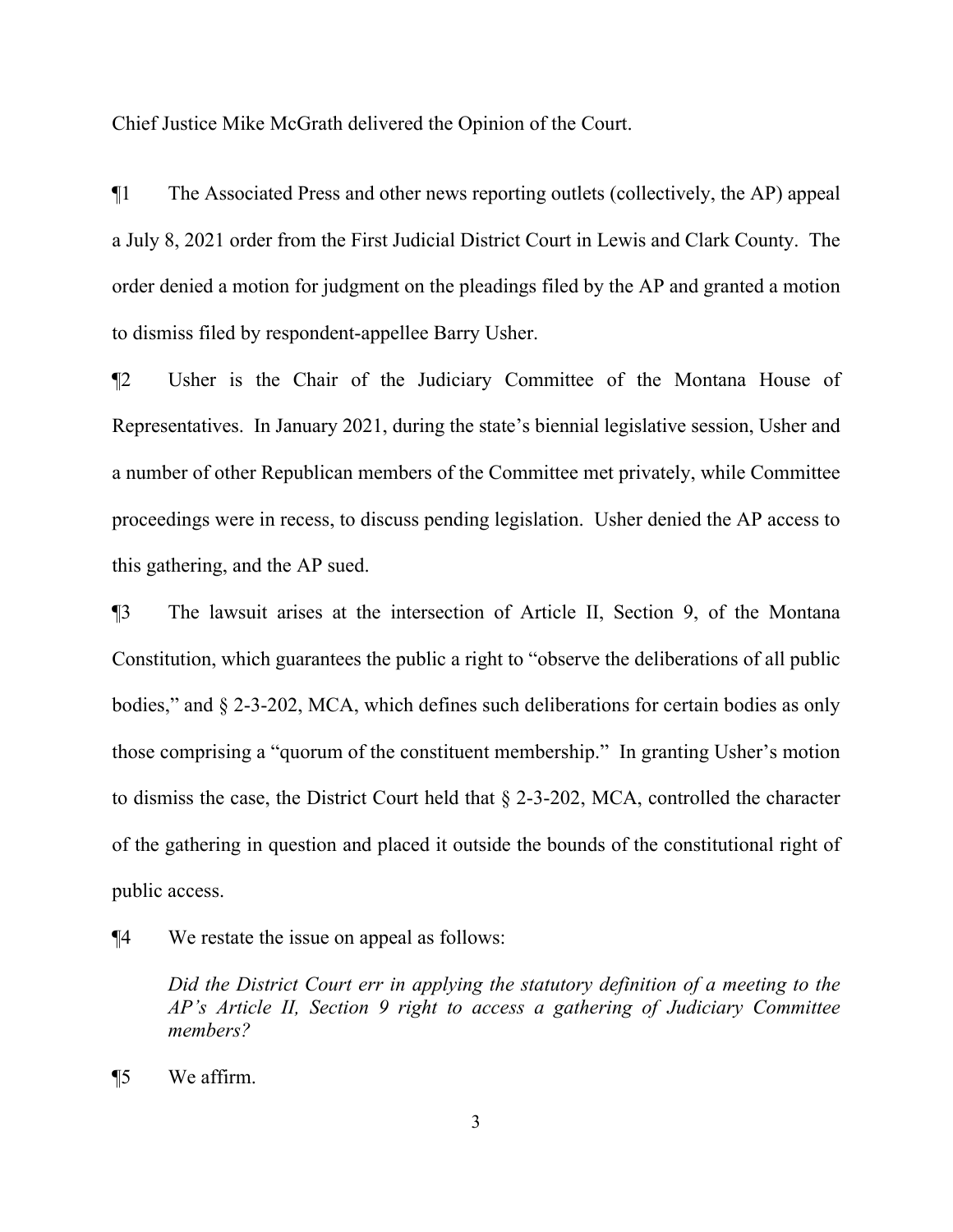### **FACTUAL AND PROCEDURAL BACKGROUND**

¶6 The House Judiciary Committee contains 19 members. During the 2021 legislative session, the Committee had 12 Republican members and seven Democratic members. A quorum requires the presence of ten members of the Committee.<sup>[1](#page-3-0)</sup> On January 21, 2021, Usher was presiding over a meeting of the Committee, and he called for a recess. During the recess, nine Republican members of the Committee met privately. The AP requested access to this gathering, but Usher refused, noting that because less than a quorum of the committee was present, it was not subject to the requirements of Montana's open meeting laws.

¶7 The AP filed a complaint in District Court, seeking a declaratory judgment that this denial of access was a constitutional violation. The AP challenged the application of the strict statutory definition of a "meeting" to these circumstances. The AP asked the District Court to order Usher to open up any such meetings in the future and to set aside any decisions made during the gathering in question. Because the underlying facts were undisputed by either party, the AP moved for judgment on the pleadings. Usher filed a motion to dismiss for failure to state a claim, citing the lack of a quorum.

¶8 The District Court denied the AP's motion and granted Usher's, finding that the gathering was controlled by the open meeting statute and that applying the statute here did

i

<span id="page-3-0"></span><sup>&</sup>lt;sup>1</sup> The rules adopted by the Montana House of Representatives specifically define a quorum for a House committee as "a majority of the members of the committee," and a quorum must be present to conduct official business. H.R. Res. 2, 67th Leg. § H30-30 (Mont. 2021). What generally constitutes a quorum under the open meetings laws is undefined in § 2-3-202, MCA, but the usual definition is a majority of all members in the body. *See Willems v. State*, 2014 MT 82, ¶ 23 n.2, 374 Mont. 343, 325 P.3d 1204 (citing Black's Law Dictionary).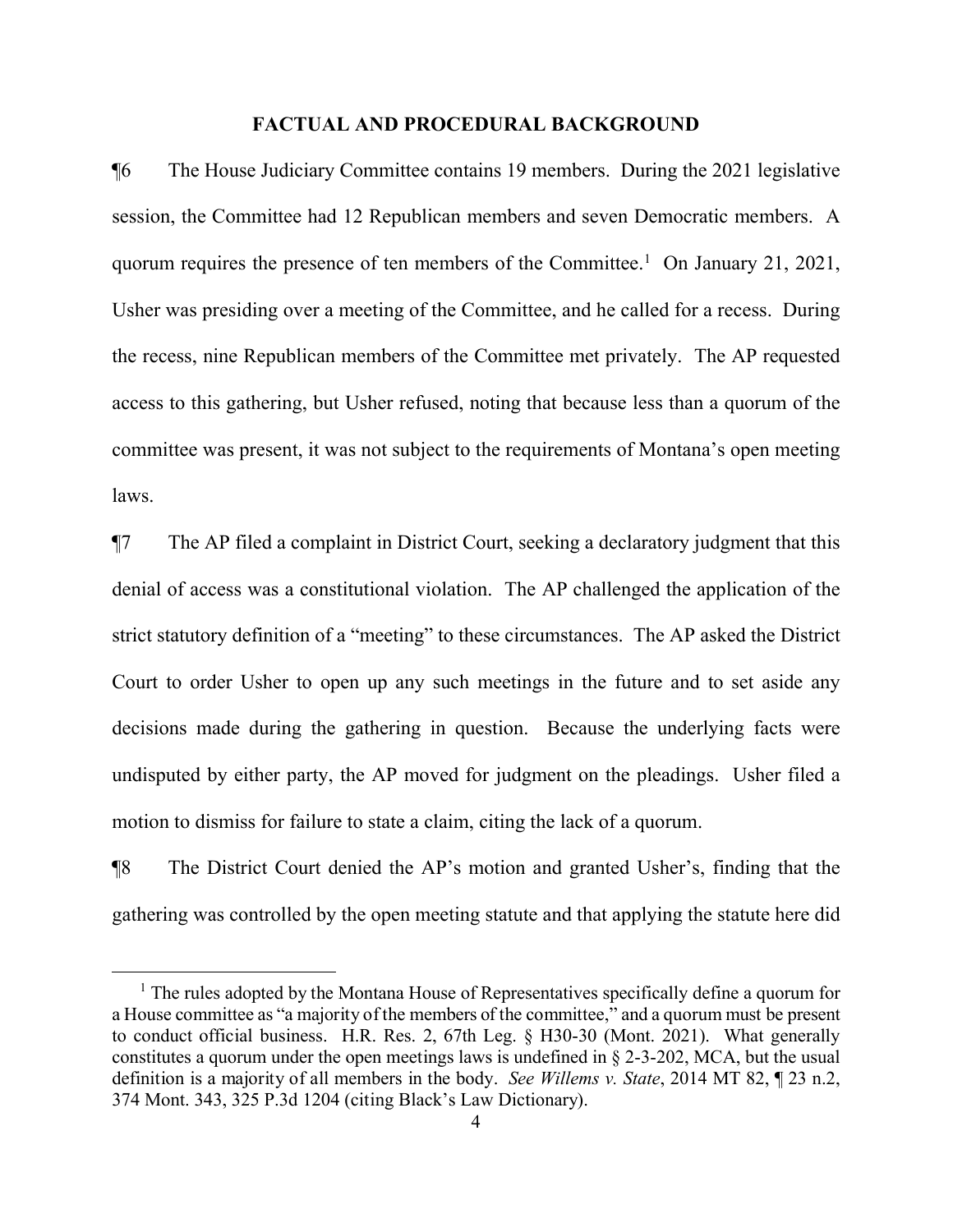not violate Article II, Section 9 of the Montana Constitution. The AP appeals the District Court's order to this Court.

### **STANDARD OF REVIEW**

¶9 A motion to dismiss a complaint for failure to state a claim and a motion for judgment on the pleadings each raise questions of judgment as a matter of law. We review district court orders on these motions for whether the district court's interpretation of the law is correct. *Hall v. Heckerman*, 2000 MT 300, ¶ 12, 302 Mont. 345, 15 P.3d 869; *Firelight Meadows, LLC v. 3 Rivers Telephone Coop., Inc.*, 2008 MT 202, ¶ 12, 344 Mont. 117, 186 P.3d 869.

### **DISCUSSION**

¶10 *Did the District Court err in applying the statutory definition of a meeting to the AP's Article II, Section 9 right to access a gathering of Judiciary Committee members?*

¶11 Article II, Section 9, of the Montana Constitution, titled "Right to Know," reads in full as follows: "No person shall be deprived of the right to examine documents or to observe the deliberations of all public bodies or agencies of state government and its subdivisions, except in cases in which the demand of individual privacy clearly exceeds the merits of public disclosure."

¶12 This is an important public guarantee, a right that we have recognized is self-executing and on its own mandates governmental transparency. *Shockley v. Cascade Cty.*, 2014 MT 281, ¶ 22 n.1, 376 Mont. 493, 336 P.3d 375. For example, we have previously enforced the constitutional right to know regarding the activities of bodies like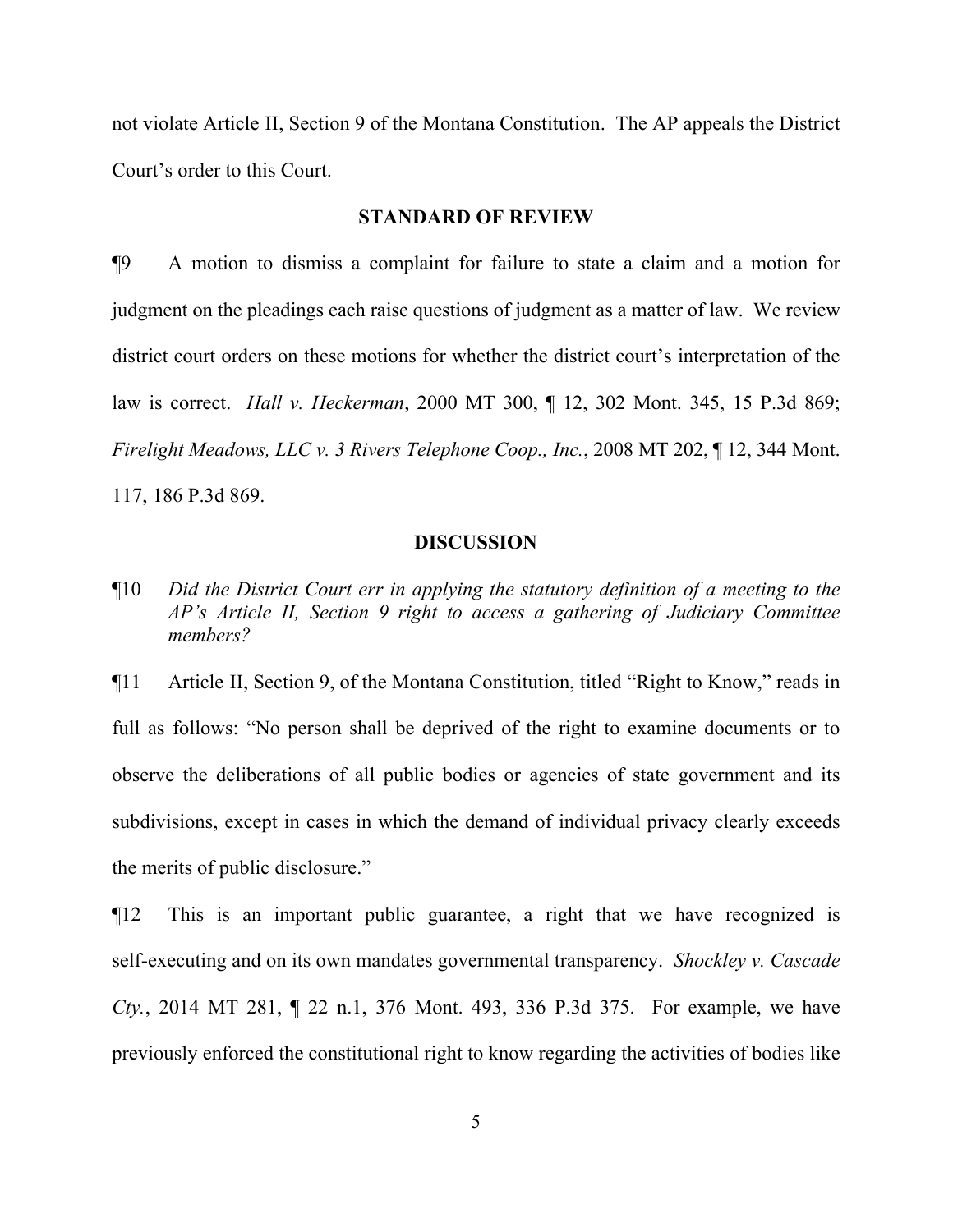a budget-focused committee within a school board or a team tasked with screening construction proposals for the Department of Corrections. *See Bryan v. Yellowstone County Elem. Sch. Dist. No. 2*, 2002 MT 264, 312 Mont. 257, 60 P.3d 382; *Great Falls Tribune Co. v. Day*, 1998 MT 133, 289 Mont. 155, 959 P.2d 508.

¶13 The Montana Legislature has also recognized the importance of enforcing this constitutional guarantee and thus enacted a series of statutes to implement it, at §§ 2-3-201 through -221, MCA. *See Common Cause v. Statutory Committee*, 263 Mont. 324, 329, 868 P.2d 604, 607 (1994) (noting that where transparency is enforced by the open-meeting statutes, "we need not proceed to constitutional analysis"). The statute relevant to this case is § 2-3-202, MCA, which defines what "meetings" must be open to the public. According to the provision, the meetings that this section of law governs are those including a "quorum of the constituent membership of a public agency or association." Section 2-3-202, MCA. ¶14 In past cases, we have applied this statutory quorum rule, when it applies, to help describe the boundaries of Article II, Section 9's implementation. For example, in *Boulder Monitor v. Jefferson High Sch. Dist. No. 1*, 2014 MT 5, 373 Mont. 212, 316 P.3d 848, we held that when a public official witnessed but did not participate in a smaller subcommittee meeting, her passive presence as a non-member observer did not elevate the subcommittee to a quorum of the full committee and implicate the full committee's statutory and constitutional obligations. And in *Willems v. State*, 2014 MT 82, 374 Mont. 343, 325 P.3d 1204, we declined to treat accumulated one-on-one communications among members of a redistricting commission as amounting to a "constructive quorum" that would implicate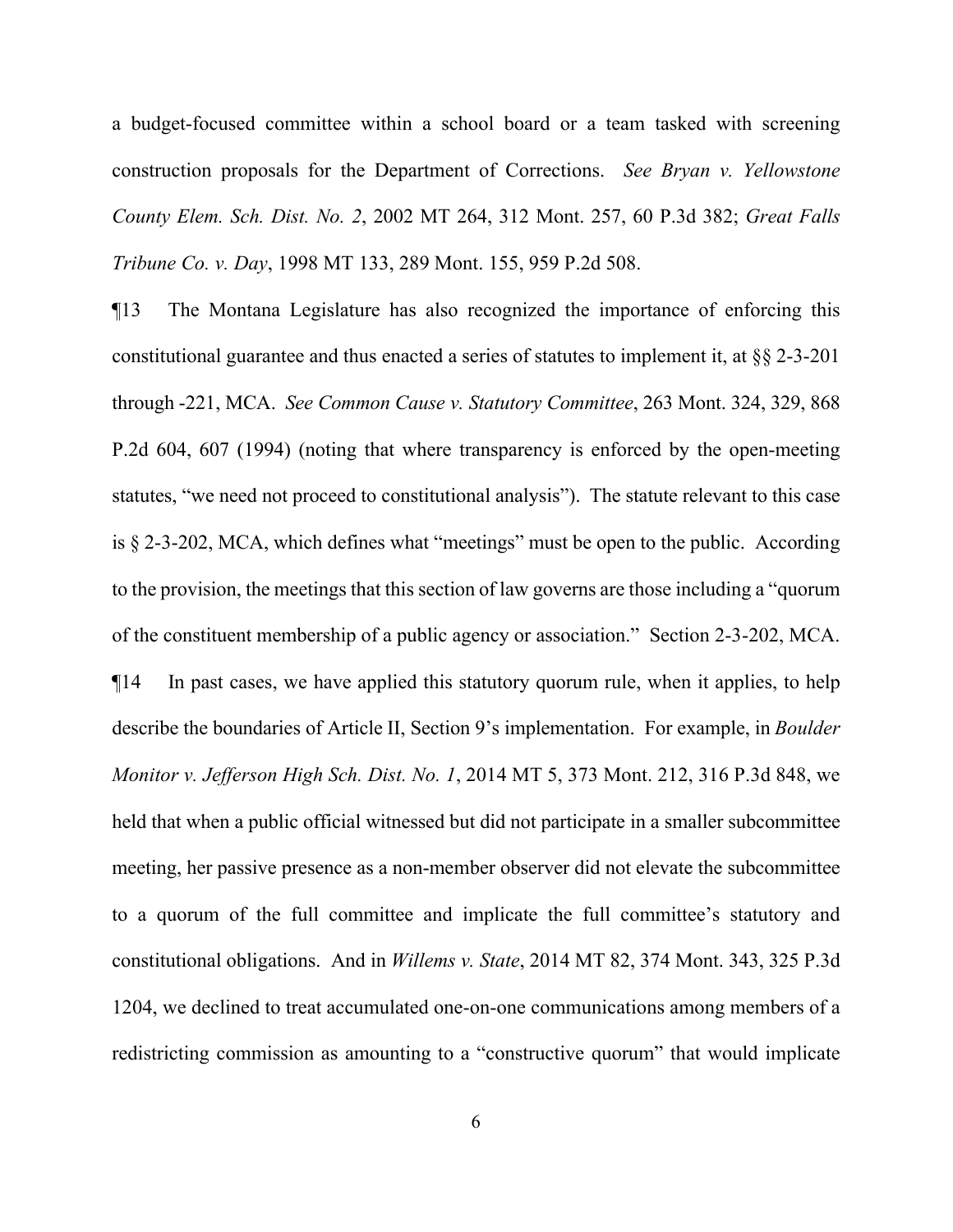the open meeting law and the right to know. We noted that while the commission members had work-related conversations, they had not through these asides "'convened' or 'deliberated' as a 'public body.'" *Willems*, ¶ 25.

¶15 In another case, we held that the right to know can sometimes apply to public bodies even when they do not convene through formalistic structures or operate through mechanisms like requiring a quorum to act. *See Associated Press v. Crofts*, 2004 MT 120, 321 Mont. 193, 89 P.3d 971. *Crofts* concerned an advisory group for the Board of Regents of Higher Education. The group met regularly to deliberate on public policy changes, and it was funded with public money. However, its membership was not consistent or specifically defined, meaning it was not possible to quantify a quorum, and it did not act through rigid processes like voting. Nonetheless, several factors led us to the conclusion that it was a public body subject to the open meeting laws and the right to know. These factors included the members' duties and status as public employees acting in their official capacity, the use of public money for the meetings, the frequency and regularity of the meetings, and the nature and results of the deliberations. *Crofts*, ¶ 22. We distinguished the policy committee in *Crofts* from something like a focused fact-finding mission or an ad hoc group that assembles briefly on a specific matter. *Crofts*, ¶ 23.

¶16 In this case, the question raised by the AP is whether Usher's gathering of House Judiciary Committee members can be simply resolved by the statutory quorum rule or whether it is instead a group more like the one in *Crofts*, to which the quorum rule may not apply but to which the right to know may still attach. We begin by noting that the small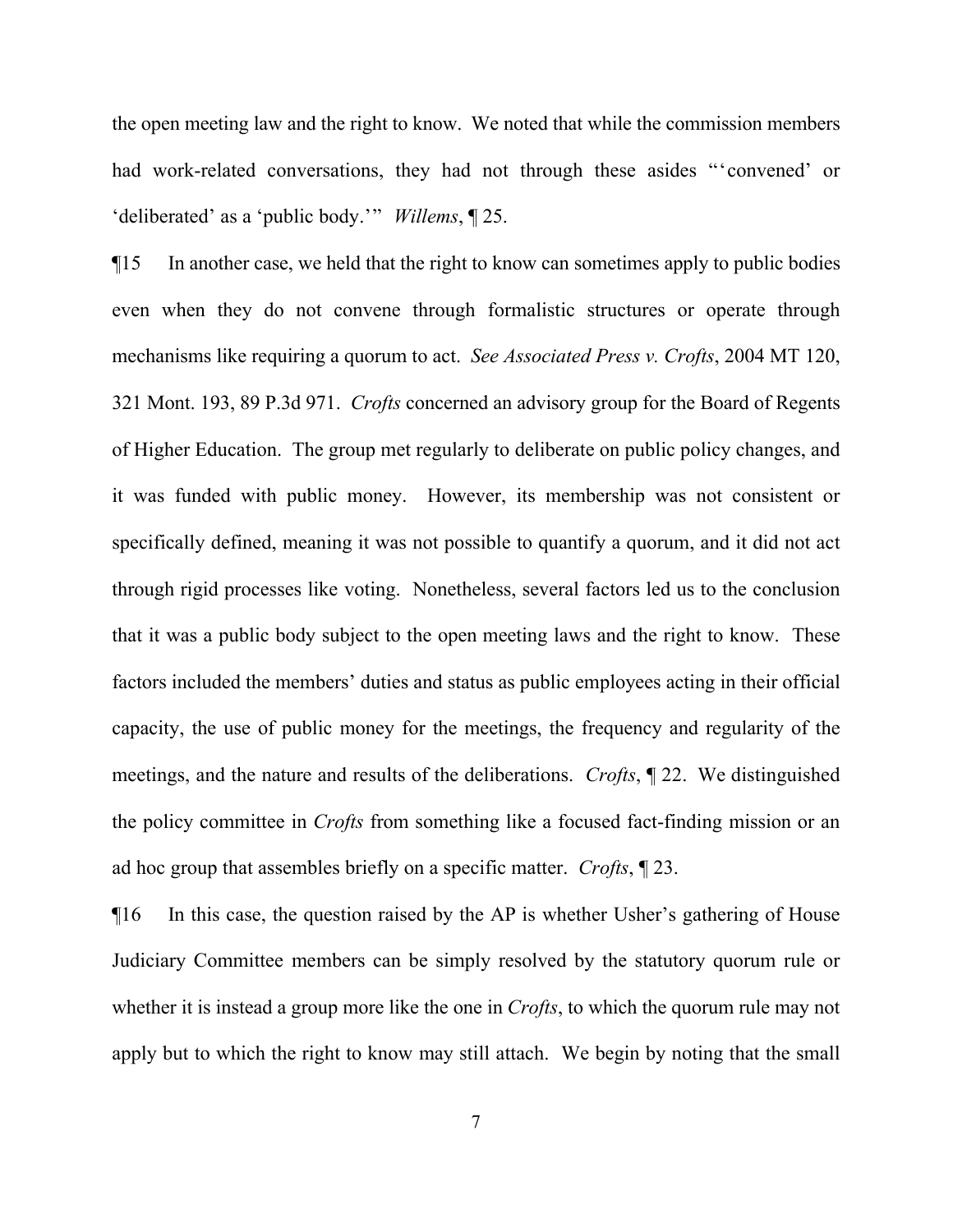gathering of House Republicans is readily distinguishable from the public body in *Crofts*. The *Crofts* committee met at regular, noticed times, kept agendas, and memorialized and revisited its discourse and its goals. In contrast, Usher's discussion with a handful of his committee colleagues was not so formally structured and instead served more as an ad hoc opportunity to talk about the goings-on in the adjacent setting of the formal committee. The *Crofts* committee also provided official recommendations to the Commissioner of Higher Education and documented the results of its work. In contrast, Usher's gathering was by its very nature incapable of results. Unlike the policy group in *Crofts*, the House Judiciary Committee is governed by a formal set of rules, including a quorum requirement, which precludes an unofficial gaggle of committee members from accomplishing anything of substance outside those strictures.

¶17 The AP disagrees with this characterization about the unofficial, ad hoc nature of the gathering because the AP views Usher's discussions through a lens of partisan control of the full committee. Although the AP does not ask us directly to revisit our holding in *Willems* and call Usher's group a "constructive quorum," the AP does attempt to distinguish this case based on the difference between one-on-one conversations and small-group conversations. Because nine of the Republican members of the Judiciary Committee could outvote the seven Democratic members of the committee, the AP argues that Usher's gathering during the committee recess should be treated as the official deliberations of the committee. The fact that more than a quorum of *Republican* committee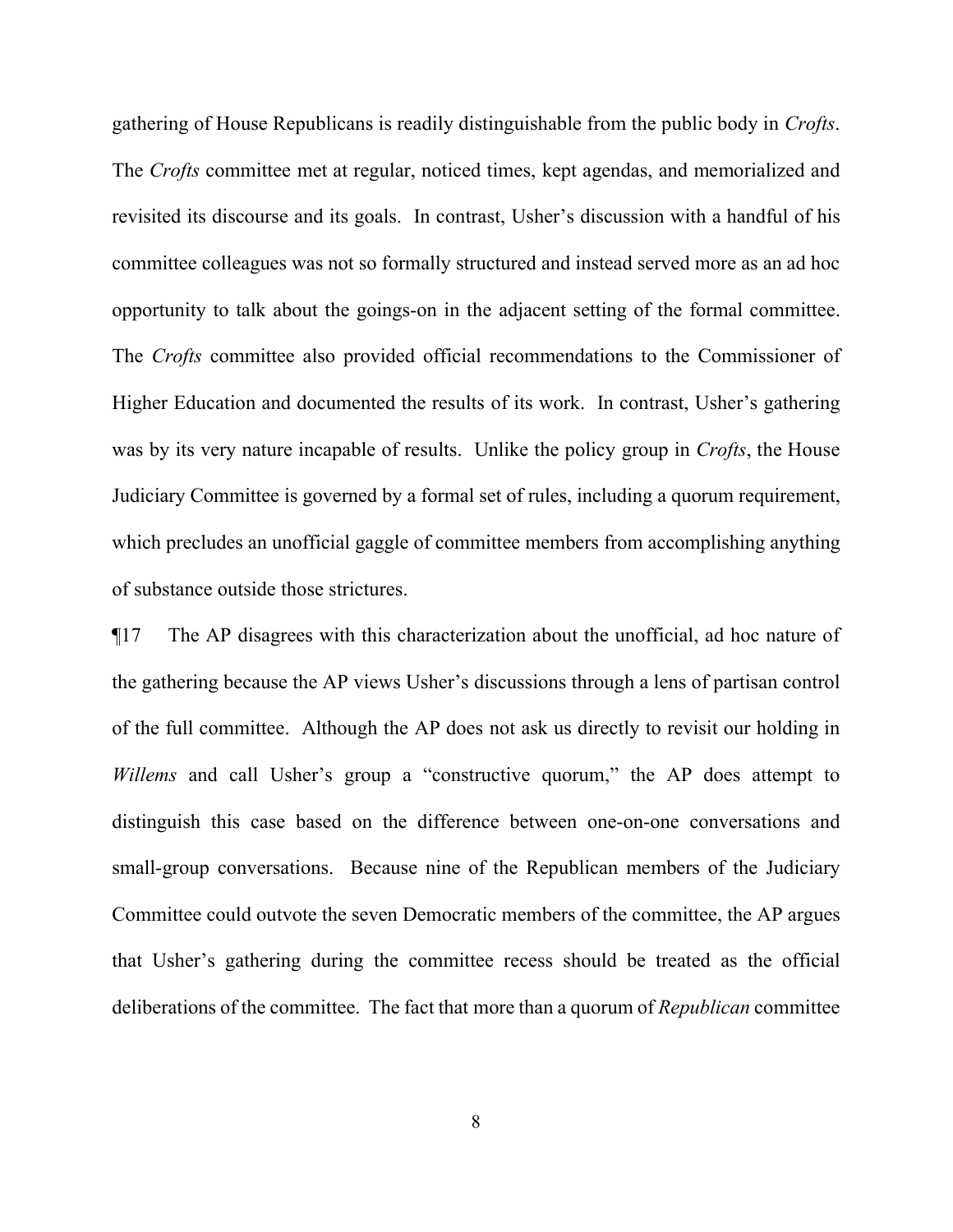members were present, according to the AP, should render the gathering a "meeting" for right-to-know purposes.

¶18 But we decline to judicially superimpose such partisan calculus on our broad statutory and constitutional principles. Our decision in *Willems* rested in part on concern about how the "constructive quorum" logic could stifle commonplace discussions in places like the Capitol halls by implicating "the accumulated discussions of legislators." *Willems*, ¶ 25. While it is true that Usher's gathering was deliberately convened to include just under a quorum of committee members and was certainly a larger group than one might encounter for elevator chit-chat, the group's posture was more in kind with typical, unofficial legislative chatter than with formal public business. Only by scrutinizing the partisan make-up of the participants and speculating about how the conversation might influence the in-session work of the committee could one reach the AP's conclusion about the group's level of "control."

¶19 A factor that betrays how the AP misapprehends the gathering's effect is the relief the AP sought: in its petition, the AP asked the District Court to "issue an order setting aside any decisions made" in the huddle during the committee recess. But what decisions could the court set aside? Without a quorum of committee members—without an ability to vote or conduct official business—Usher's small group was capable of little more than conversing about later decisions that would occur in the public setting. Imagine, for comparison, two or three legislators speaking privately during a recess to discuss matters like what questions to ask of a witness at a committee hearing. Any "decision" reached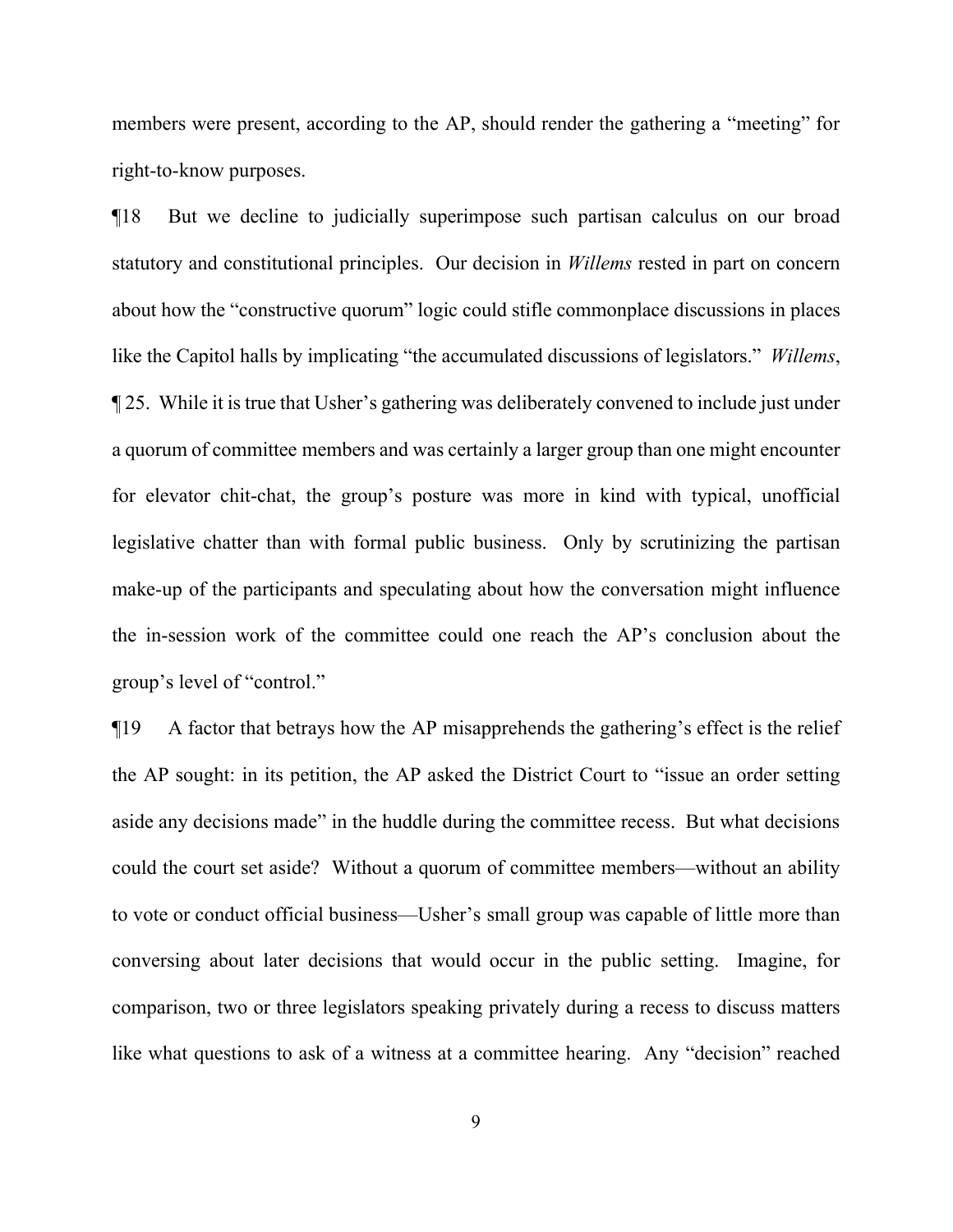during such an exchange is not yet a public act, nor would these conversations be public meetings subject to statutory notice requirements or the constitutional right to know. This is simply how the legislative process works, with members' individual and collective private forethought informing their conduct during the official public deliberations and debate that occur as bills move through subcommittees, full committees, and the House and Senate as a whole.

¶20 Indeed, the Montana Constitution speaks directly to the openness of the legislative process in particular. Article V, Section 10(3) states that "[t]he sessions of the legislature and of the committee of the whole, all committee meetings, and all hearings shall be open to the public." In this provision, the Constitution explicitly draws lines around "sessions," "committee meetings," and "hearings." These must be open to the public, and it follows that other, less formal gatherings of legislators sit outside the bounds of that mandate. The right to know in Article II, Section 9 serves as a complement to this provision by extending a similar mandate to all "public bodies."

¶21 The AP's argument essentially posits that the quorum rule for defining meetings, from § 2-3-202, MCA, is unconstitutional as applied to Usher's conduct here. They ask this Court to hold the balance set by the Legislature unworkable in the political context described and to make perceived partisan secrecy the standard against which we interpret the right in Article II, Section 9, of the Montana Constitution. But the AP fails to demonstrate any more workable balance than that already set by § 2-3-202, MCA. Without it, the alternative is a standardless, case-by-case examination of every legislative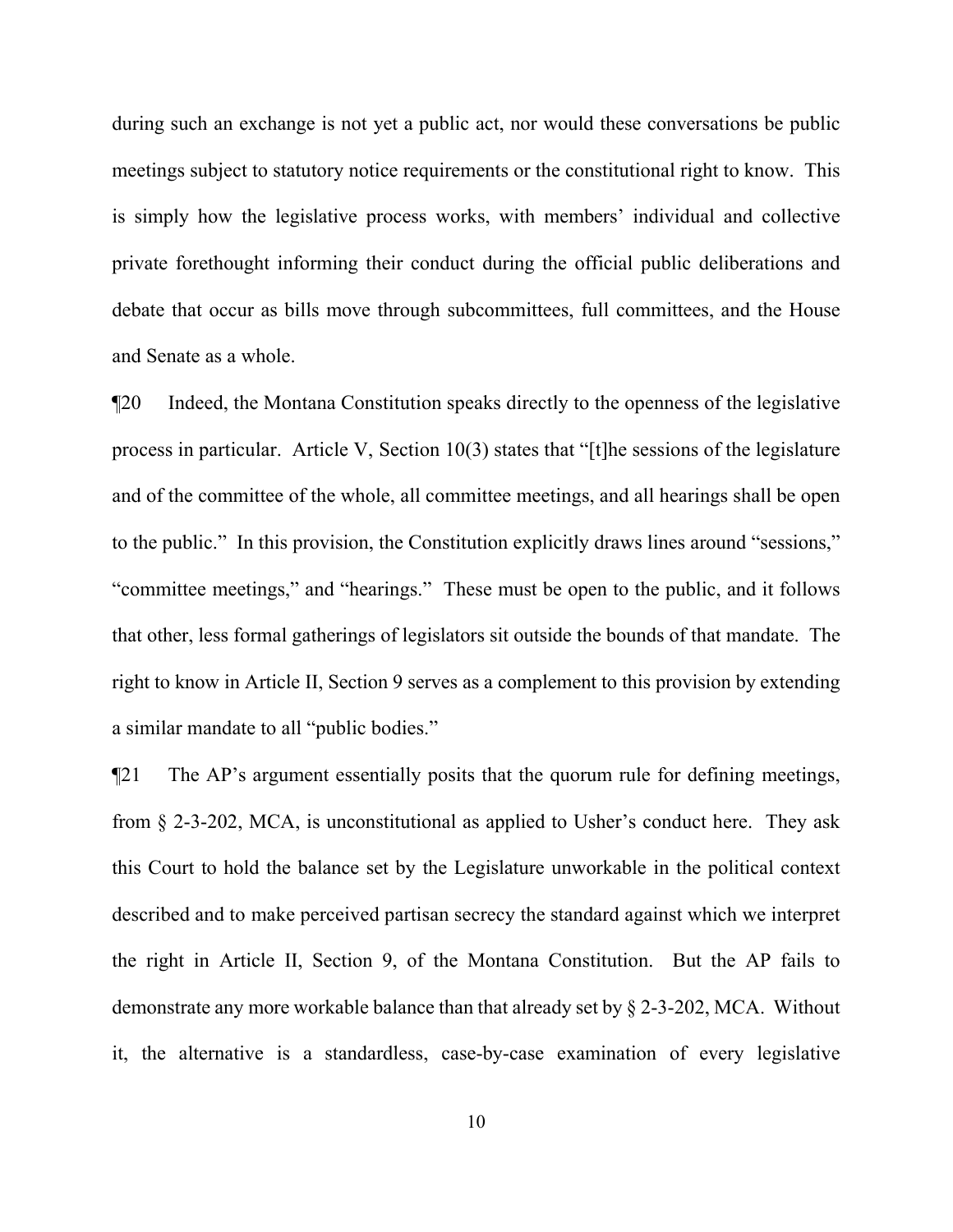conversation. The separate factors from *Crofts* are inapplicable given the clear and formal structure of the House committee's operation and the ad hoc nature of dialogue among legislators. And the quorum rule has proven workable even when balanced against the realities of social informality. In *Boulder Monitor*, for example, we declined to add extra gloss to the open meeting statutes in a way that would dissuade public officials from engaging with community members in an informal capacity out of fears that even idle encounters would become official. *Boulder Monitor*, ¶¶ 19-20. We respected the established procedures by which a subcommittee had convened and acted, rather than redefining the meeting according to the informal presence of another official in the public audience.

¶22 The same approach is warranted here. This case concerns a subgroup of a formal public body, which by established rules was unable to act in an official capacity. We cannot transform this informal group into an official one without treading over the same concerns addressed in *Boulder Monitor* and *Willems*. We could not define some new numerical size at which such an informal subgroup violates the constitutional right to know unless we strayed into arbitrary or speculative judgment. The reason that House committees operate with quorum requirements, and the reason the Legislature placed such a requirement in § 2-3-202, MCA, was to avoid exactly the kind of uncertainty such a decision would create. This case presents no compelling reason to deviate from our precedent or the established statutory approach.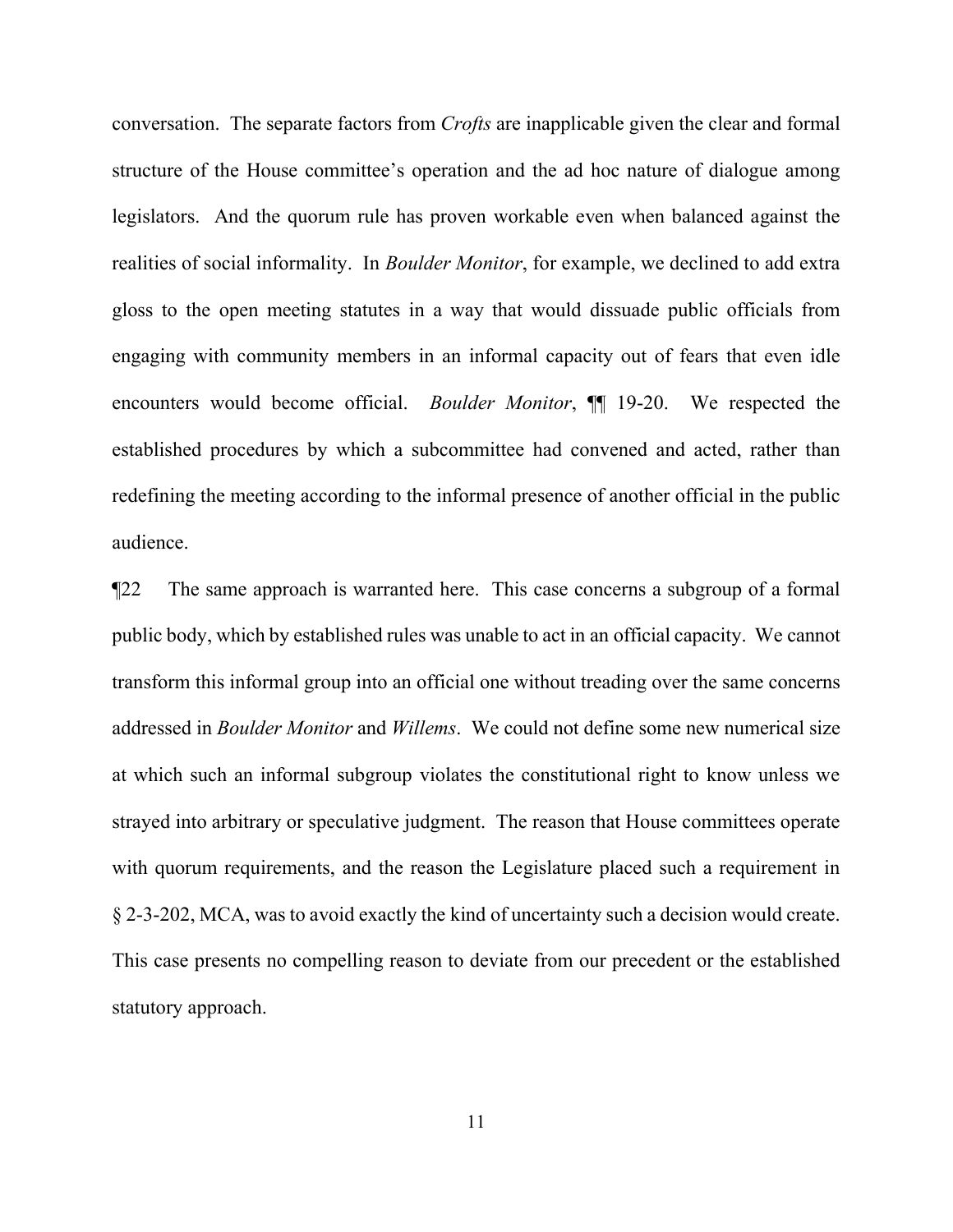#### **CONCLUSION**

¶23 We affirm the District Court's July 8, 2021 orders denying the AP's motion for judgment on the pleadings and dismissing the case.

/S/ MIKE McGRATH

We Concur:

/S/ JAMES JEREMIAH SHEA /S/ BETH BAKER /S/ INGRID GUSTAFSON /S/ DIRK M. SANDEFUR /S/ JIM RICE

Justice Laurie McKinnon, dissenting.

¶24 I dissent. The Court elides over or flatly excludes several pertinent facts and concludes "[t]his is simply how the legislative process works . . . ." Opinion, ¶ 19. In the process, the Court creates a judicial exception to the public's right to know, upends the Framers' intent for open government, and imparts second-class status upon Montanans' constitutional right to know. I would reverse and hold that the exclusion of legislative committee members, done with the express purpose of avoiding a quorum, violates Montana's constitutional right to know.

¶25 Preliminarily, additional facts are necessary to paint the full picture. The Court correctly notes Usher called for a recess and then nine members of the Committee met privately. Opinion, ¶ 6. However, the Court incorrectly portrays this as merely part of the legislative process. The District Court found the "apparent reason" for Usher's recess was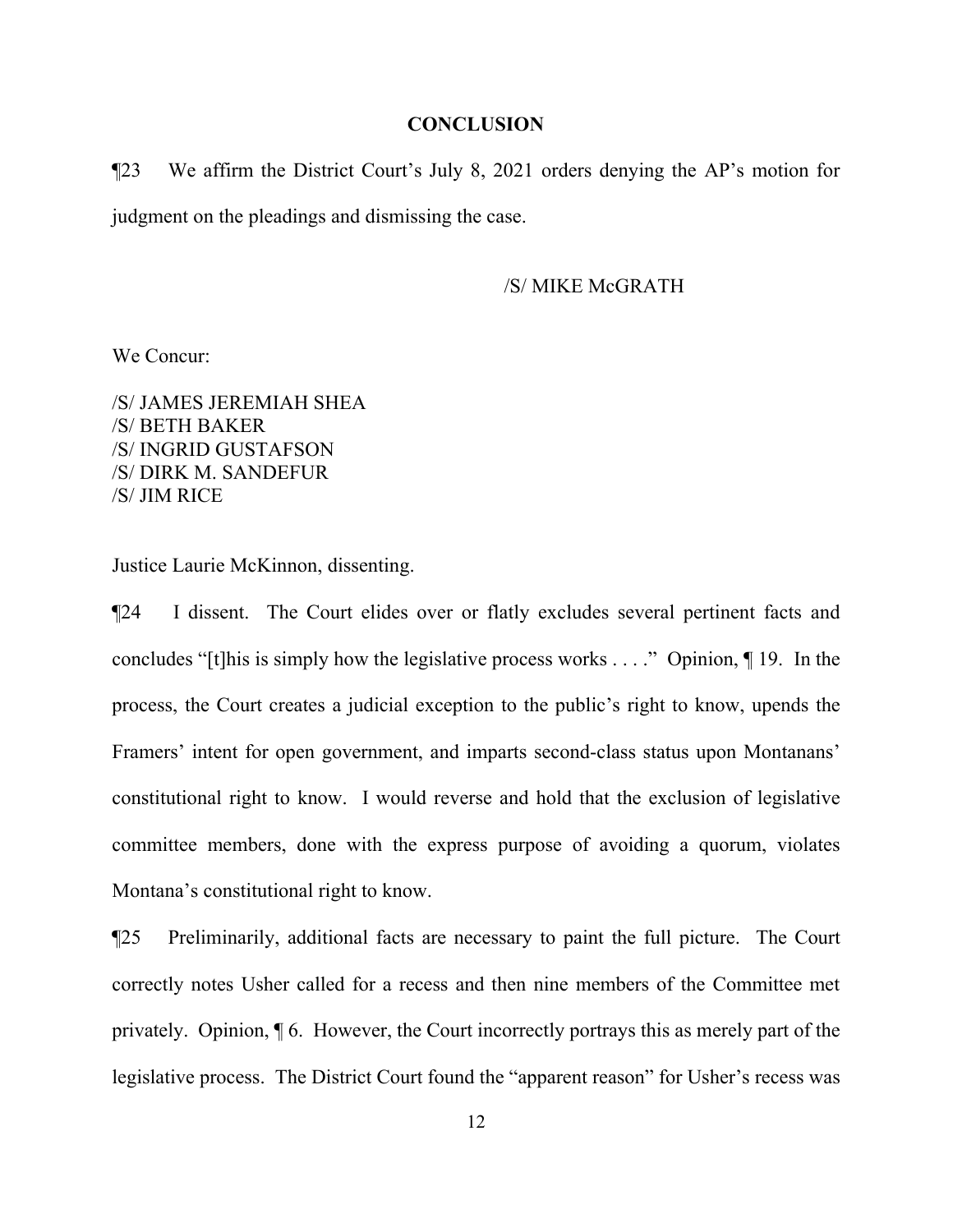to allow him to discuss proposed legislation in private with other members of the majority on the committee. The District Court noted Usher's explanation "that three Republican members of the House Judiciary [C]ommittee were excluded from the meeting[,]" and because the meeting of eight or nine members failed to constitute a quorum of the 19-member committee, the meeting could proceed in private. The record further indicates Usher explained he excluded members on purpose as a regular practice because his committee "get[s] a little emotional." The Court's decision to minimize Usher's purposeful manner constitutes, at best, a concerted effort to ignore the reality of the situation. In my opinion, purposefully excluding members to avoid open meeting laws and the constitutional right to know is not "simply how the legislative process works."

¶26 Let me also clarify the relief requested. The AP did not ask the District Court to redefine the meaning of "quorum" under § 2-3-202, MCA. Rather, the AP consistently has sought vindication of the constitutional right to know, addressing the "quorum" argument only in response to Usher. Additionally, the Court concludes the AP's requested relief to set aside any decisions made in the meeting "misapprehends the gathering's effect[.]" Opinion, ¶ 19. Preliminarily, the Court's effort to analogize "two or three legislators speaking privately" to the facts here misses the forest for the trees. Opinion,  $\P$  19. Certainly, "two or three legislators speaking privately" retain no real decision-making power, nor would I hold that informal conversations or casual meals between lawmakers constitute "public meetings" implicating the right to know. However, roughly seventy-five percent of the majority party's members on a committee *do* retain decision-making power.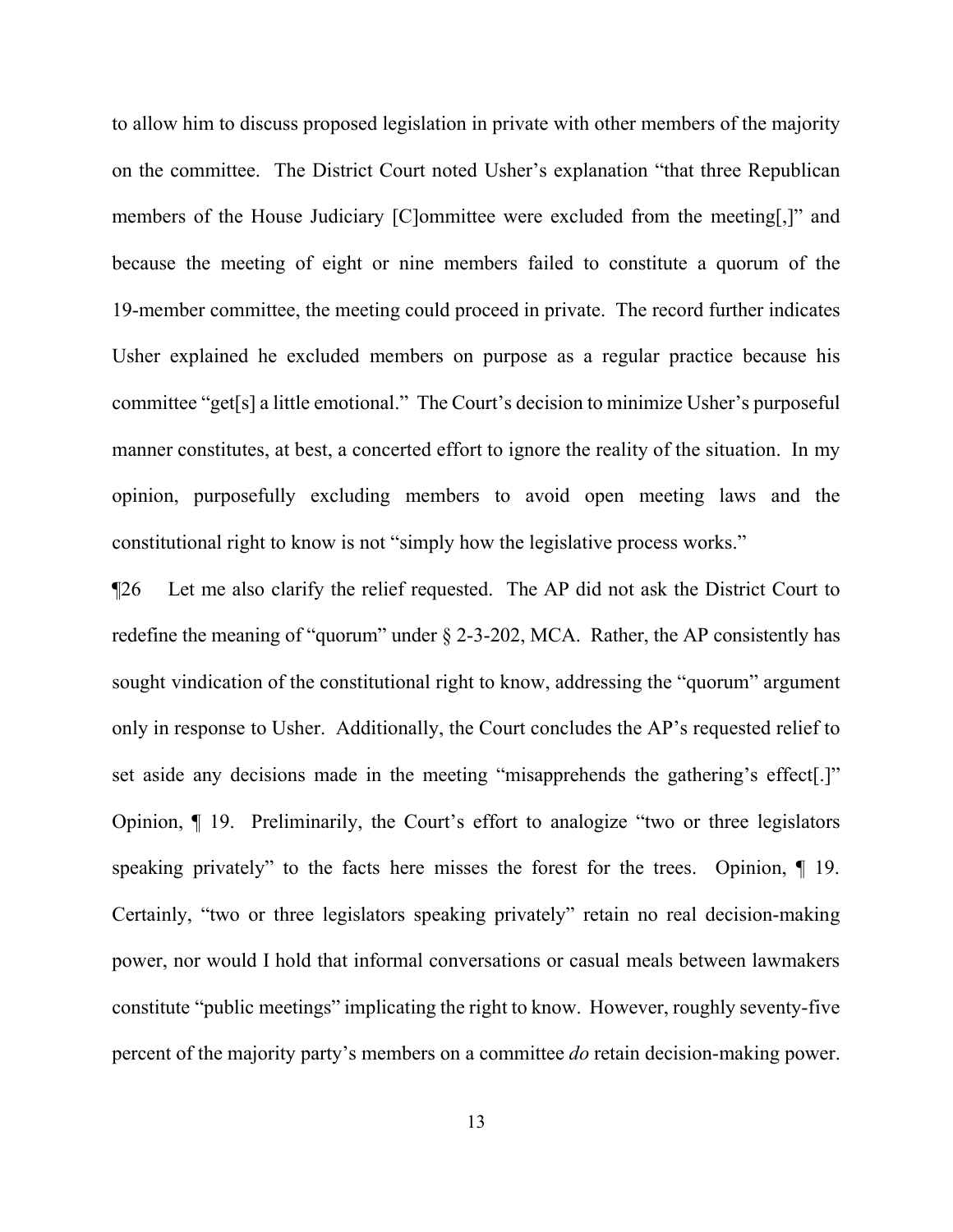Moreover, the AP no longer asks to set aside any decisions made in the closed meeting. Rather, as requested below, the AP asks this Court to declare the manner in which Usher conducted the meeting violates the constitutional right to know. The AP has filed a declaratory judgment action to determine whether a group of public officials composed of sufficient members to control public policy can evade the open meeting guarantees of Article II, Section 9, by reducing its size to less than a quorum of the entire body. The Judicial Branch of government, and not the Legislative Branch, is charged with the responsibility for determining whether a statute enacted by a legislative body may diminish a fundamental constitutional right of the people. As "final interpreters of the Constitution" with "the final obligation to guard, enforce, and protect every right granted or secured" by the Constitution, this Court must resist the easy solution to affirm based on statutory interpretation. *See Brown v. Gianforte*, 2021 MT 149, ¶ 23, 404 Mont. 269, 488 P.3d 548 (citations omitted). The "slippery slope" of hypothetical cases and scenarios which is predicted by Usher should we condemn the practice of reducing committee membership done for the express purpose of excluding the public, is not before us. Here, this Court is constitutionally charged with the responsibility of defining the scope of a directly implicated fundamental right when there has been purposeful and express action, indeed a common practice, to encroach upon it. Such a determination is particularly well suited for a declaratory judgment where the rights and obligations of the parties are determined and established.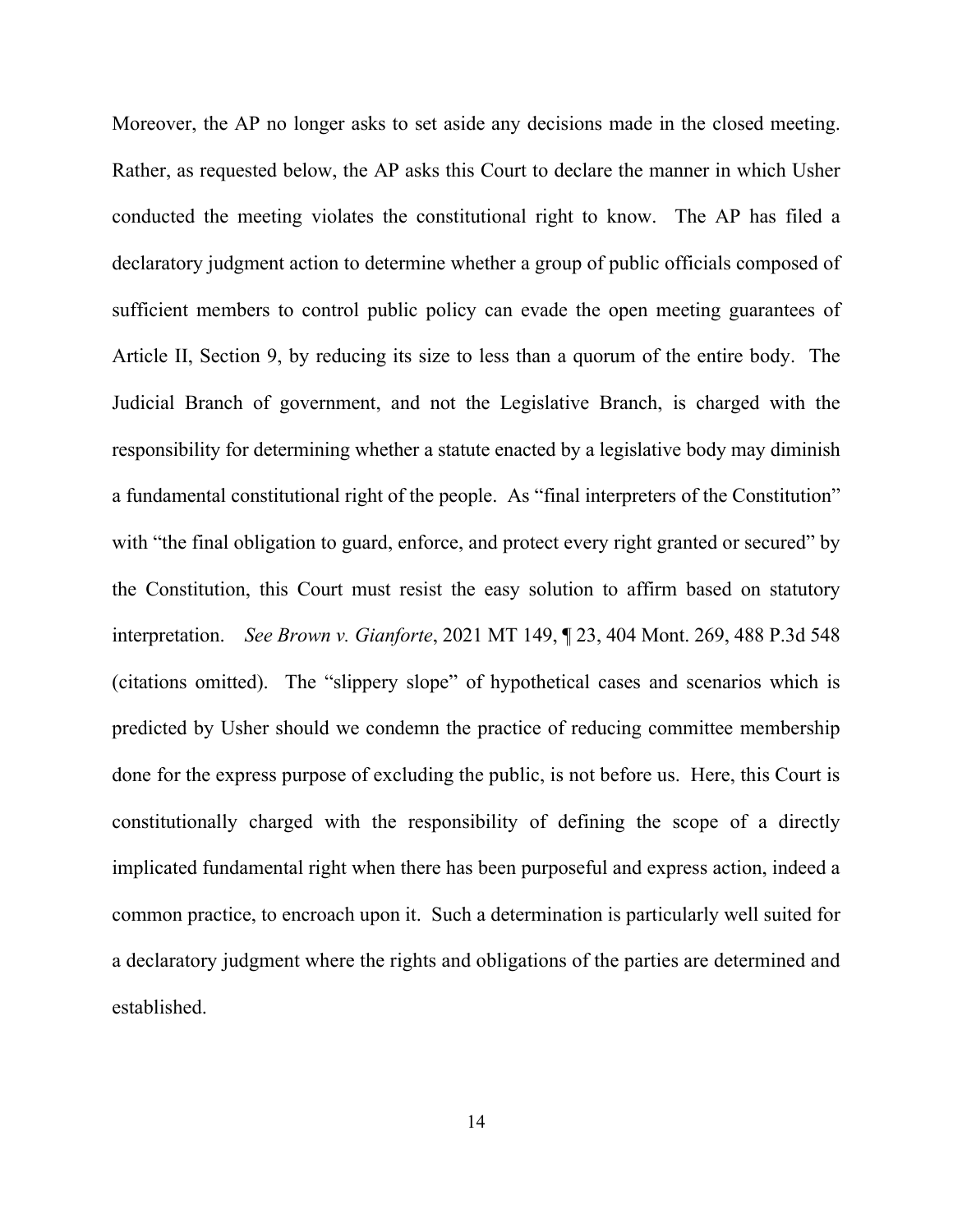¶27 However, even if the AP sought to set aside any legislative decisions, I see no need to do so. In *Common Cause v. Statutory Comm.*, we concluded that a committee formed under § 13-37-102(1), MCA, to provide a list of candidates to the governor for nomination was subject to Montana's open meeting statutes. 263 Mont. 324, 330-31, 868 P.2d 604, 608-09 (1994). We noted "the Committee's submission of a slate of names to the governor is not directly linked to the eventual action taken -- Argenbright's appointment by the governor and senate confirmation." *Common Cause*, 263 Mont. at 332, 868 P.2d at 609. Therefore, despite the violation of open meeting statutes, we declined to void the appointment of Argenbright. *Common Cause*, 263 Mont. at 333, 868 P.2d at 610. I see no reason not to apply similar reasoning here. The only decisions resulting from Usher's meeting were the votes of the committee members.<sup>[1](#page-14-0)</sup> The House Judiciary Committee's votes on bills under consideration are not directly linked to the eventual action taken—the passage or death of those bills in the Legislature as a whole. The House Judiciary Committee retains no special control over the other members of the House. Thus, I see no reason to set aside the decisions made and would instead address the AP's request to declare Usher's action unconstitutional.

¶28 The right to know has been protected and implemented by the Legislature through open meeting laws, codified at Title 2, chapter 3, part 2, MCA. "The legislature's expressed intent that the open meeting laws be liberally construed, contained in § 2-3-201, MCA, guides our interpretation of these statutes." *Common Cause*, 263 Mont. at

i

<span id="page-14-0"></span><sup>&</sup>lt;sup>1</sup> I decline to presume, as the Court does, that the members excluded from Usher's meeting were not informed of the discussions by their colleagues.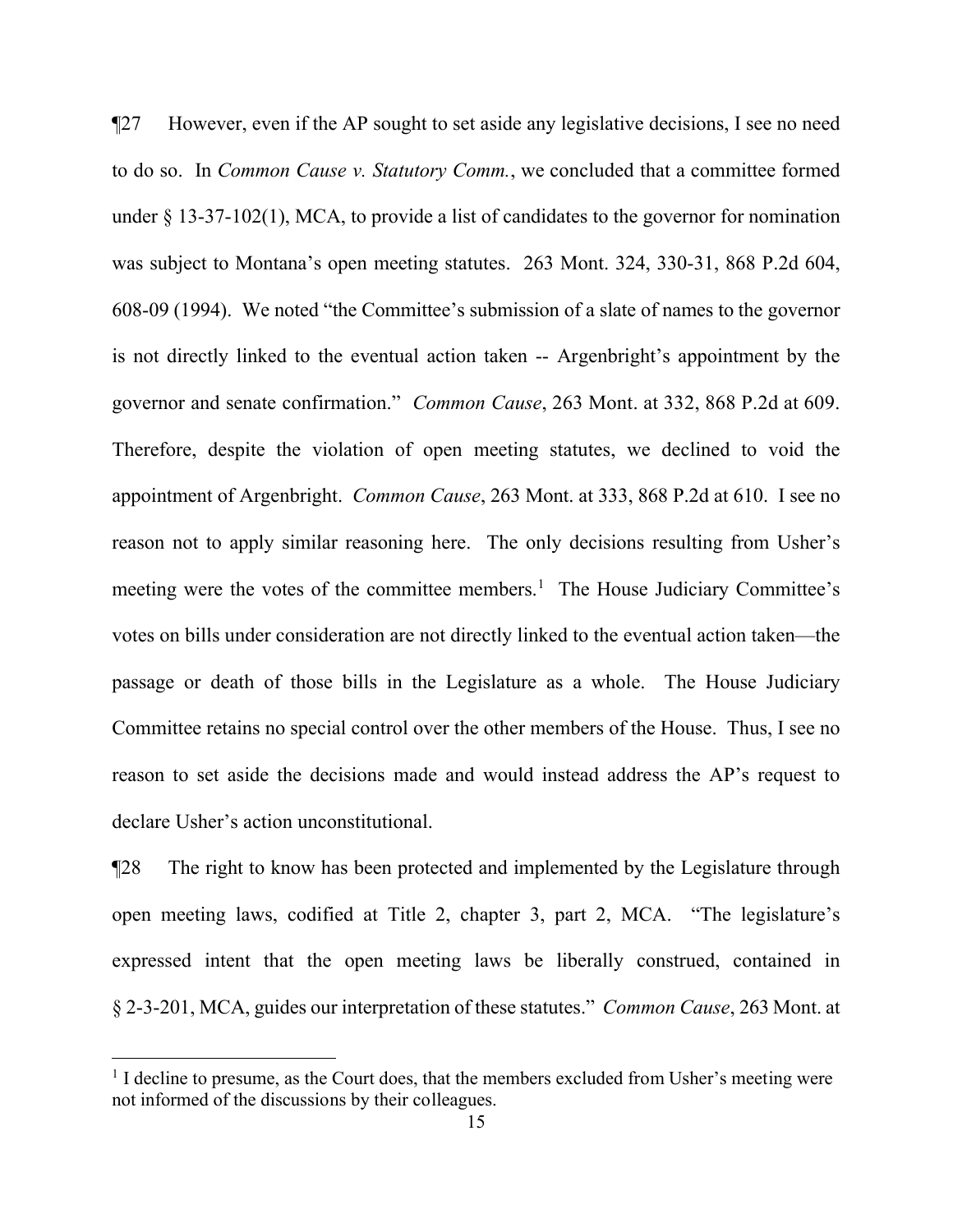329, 868 P.2d at 607. In my opinion, the District Court erred when it relied on the apparent absence of a quorum to determine no meeting occurred under § 2-3-202, MCA. The District Court's treatment of § 2-3-202, MCA, as a gatekeeping provision necessary to invoke further analysis of the AP's constitutional claim undermined the self-executing nature of the right to know. *See In re Lacy*, 239 Mont. 321, 325, 780 P.2d 186, 188 (1989) (concluding Article II, Section 9, is self-executing). A provision of a constitution is selfexecuting when legislation is not required to give it effect. *Lacy*, 239 Mont. at 325, 780 P.2d at 188. I would not conclude, as the Court implicitly does today, that a citizen must first make a threshold showing under  $\S$  2-3-202, MCA, before courts address their constitutional claims. "While the legislature is free to pass laws implementing constitutional provisions, its interpretations and restrictions will not be elevated over the protections found in the Constitution." *SJL Assocs. L.P. v. City of Billings*, 263 Mont. 142, 146, 867 P.2d 1084, 1086 (1993) (quoting *Lacy*, 239 Mont. at 325, 780 P.2d at 188). Yet, with a single sentence, the Court brushes aside the AP's constitutional claim. Certainly, we should avoid constitutional issues whenever possible. "However, the doctrine of constitutional avoidance does not allow us to abandon our responsibility to resolve the disputes brought before us." *Park Cty. Envtl. Council v. Mont. Dep't of Envtl. Quality*, 2020 MT 303, ¶ 54, 402 Mont. 168, 477 P.3d 288. The facts here clearly implicate the right to know, and the Court should embrace its responsibility to resolve the claim.

¶29 The intent of the Framers controls our interpretation of a constitutional provision. *Cross v. VanDyke*, 2014 MT 193, ¶ 10, 375 Mont. 535, 332 P.3d 215. We must first look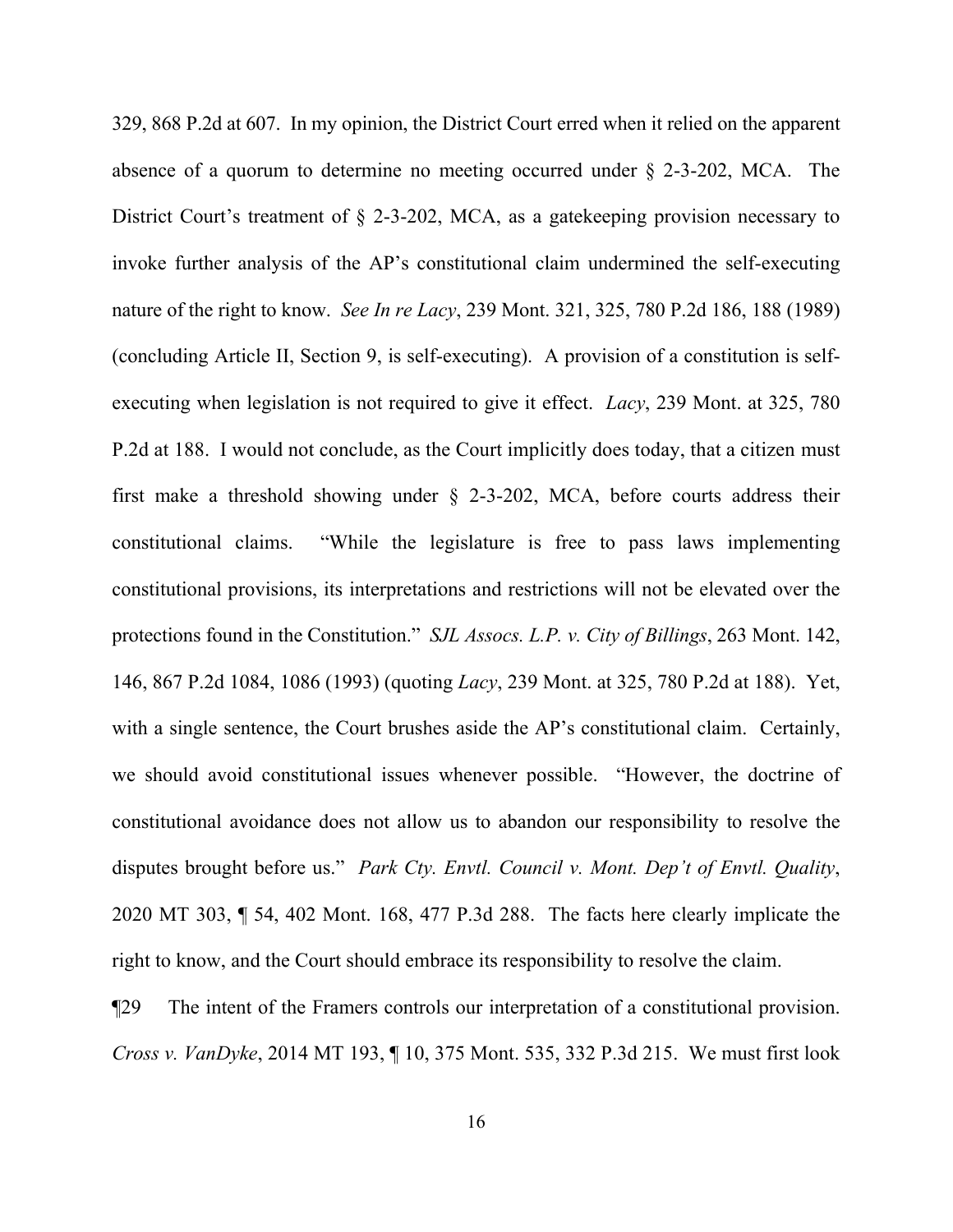to the plain meaning of the language used, and resort to extrinsic aids only if the express language is vague or ambiguous. *Cross*, ¶¶ 10, 21. We have previously held that Article II, Section 9, is "unique, clear, unambiguous, and speaks for itself . . . ." *Nelson v. City of Billings*, 2018 MT 36, ¶ 12, 390 Mont. 290, 412 P.3d 1058. However, even in the presence of clear and unambiguous language, we may resort to extrinsic aids to determine constitutional intent in light of the historical and surrounding circumstances at the time of the Constitutional Convention, the nature of the subject matter the Framers faced, and the objective they sought to achieve. *Crites v. Lewis & Clark Cty.*, 2019 MT 161, ¶ 18, 396 Mont. 336, 444 P.3d 1025. These are important rules of constitutional interpretation which prevent a fundamental, self-executing right, such as the right to know, from being eroded by the government *de jure*. In my opinion, the unique facts here warrant examination of the Constitutional Convention transcripts.

¶30 The delegates of the Montana Constitutional Convention would doubtless be surprised by the Court's holding undermining both Article II, Section 9, and Article V, Section 10(3), of the Montana Constitution. Article II, Section 9, sets forth the right to know and provides:

No person shall be deprived of the right to examine documents or to observe the deliberations of all public bodies or agencies of state government and its subdivisions, except in cases in which the demand of individual privacy clearly exceeds the merits of public disclosure.

The first clause of this provision sets forth the broad principle of public knowledge in governmental operations, while the second clause provides a limiting circumstance wherein individual privacy must clearly outweigh public disclosure. The Committee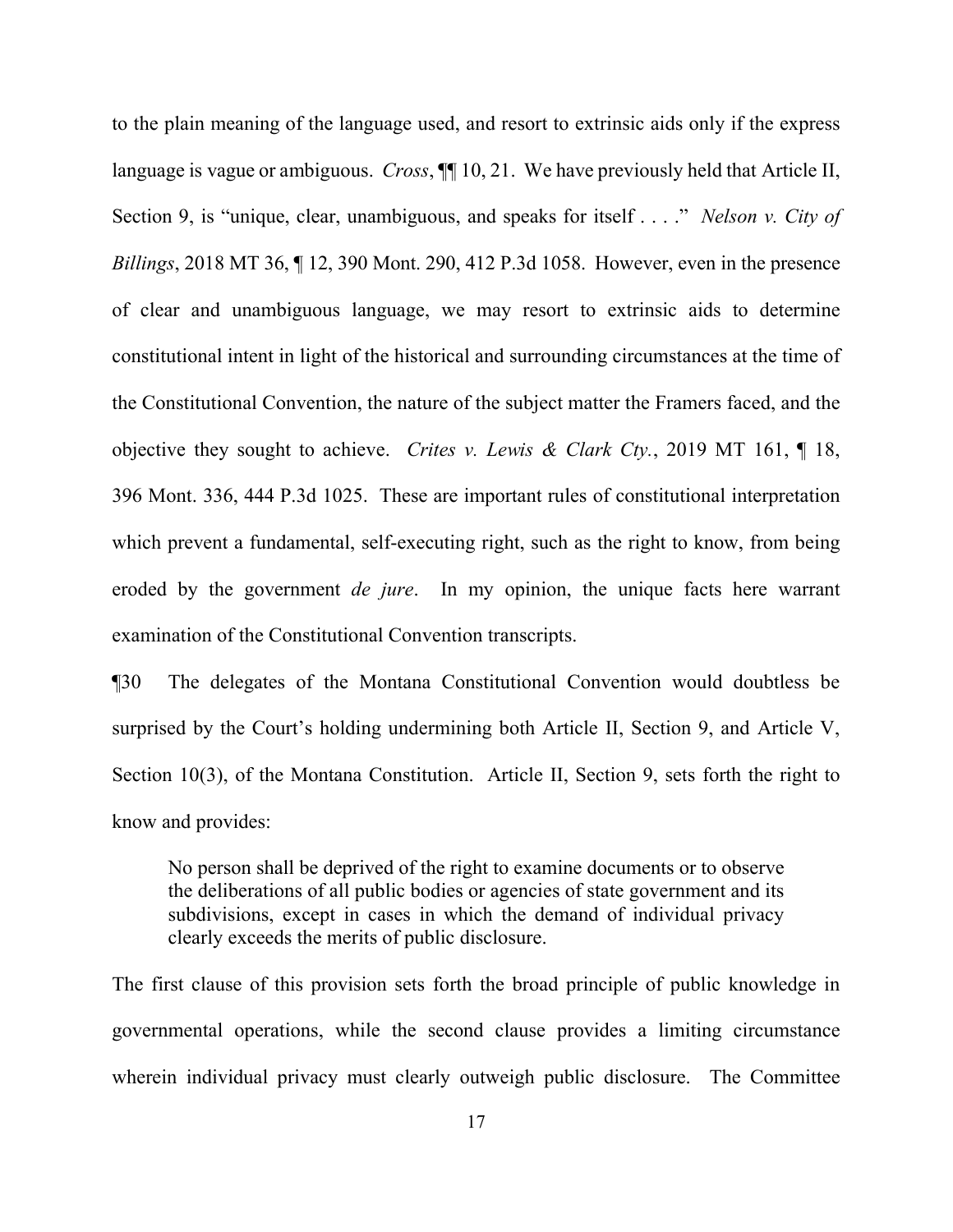Comments regarding the right to know contained in Article II, Section 9, provide the

following:

[The right to know] arise[s] out of the increasing concern of citizens and commentators alike that government's sheer bigness threatens the effective exercise of citizenship. The committee notes this concern and believes that one step which can be taken to change this situation is to *constitutionally presume the openness of government documents and operations*. The provision stipulates that persons have the right[ ] to examine governmental documents and the deliberations of all public bodies or agencies except to the extent that the demands of individual privacy outweigh the needs of the public right of disclosure. The provision applies to state government and its subdivisions. *The committee intends by this provision that the deliberation and resolution of all public matters must be subject to public scrutiny*. It is urged that this is especially the case in a democratic society wherein the resolution of increasingly complex questions leads to the establishment of a complex and bureaucratic system of administrative agencies. The test of a democratic society is to establish full citizen access in the face of this challenge.

Such a provision, far from limiting the effectiveness of governmental operation, establishes the prerequisite to the effective exercise of citizenship in a democratic society.

. . .

Montana Constitutional Convention, Committee Proposals, February 23, 1972, Vol. II,

pp. 631-32 (emphasis added, underlining in original). These Committee comments indicate that Article II, Section 9, serves as a companion to Article V, Section 10(3), which sets forth the organization and procedure for the Legislature. Article V, Section 10(3), mandates "The sessions of the legislature and of the committee of the whole, all committee meetings, and all hearings shall be open to the public." It is clear to me that Article V, Section 10(3), sets forth a general principle of openness in legislative deliberations, while Article II, Section 9, enshrines that principle as a fundamental right and thus provides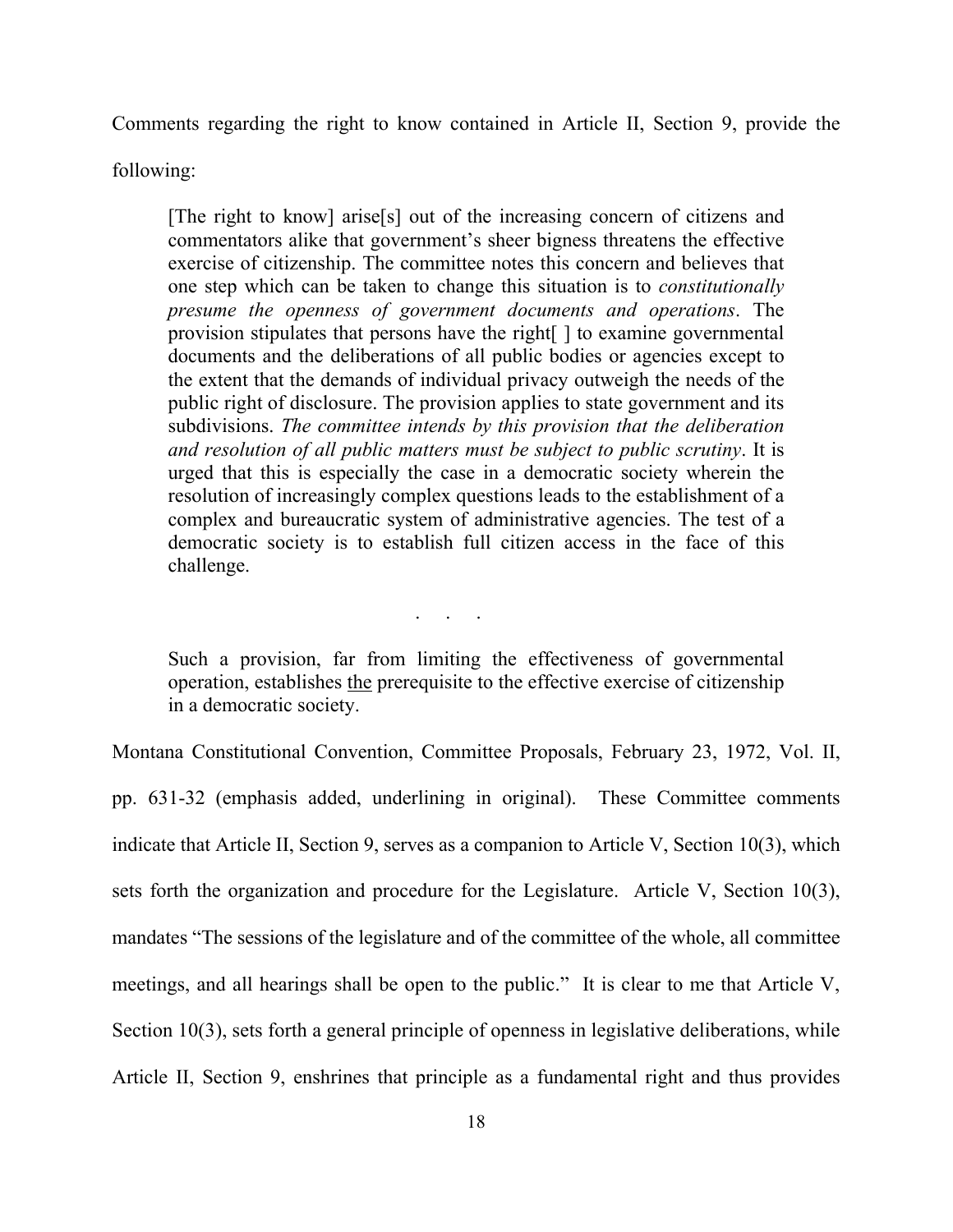heightened protection and an enforcement mechanism for citizens. *See*, *e.g.*, *Ramsbacher v. Jim Palmer Trucking*, 2018 MT 118, ¶ 14, 391 Mont. 298, 417 P.3d 313 ("The rights found in Article II . . . are 'fundamental,' meaning those rights are significant components of liberty, any infringement of which will trigger . . . the highest level of protection by the courts."). Our Constitution, after all, "encompasses a cohesive set of principles, carefully drafted and committed to an abstract ideal of just government. It is a compact of overlapping and redundant rights and guarantees." *Armstrong v. State*, 1999 MT 261, ¶ 71, 296 Mont. 361, 989 P.2d 364. Among those overlapping rights and guarantees are Article II, Section 9, and Article V, Section 10(3). The transcripts of the Constitutional Convention provide context and further clarify the interplay between Article II, Section 9, and Article V, Section 10(3).

¶31 Convention debate over Article II, Section 9, and Article V, Section 10(3), reveals the closely related nature of the provisions. Proponents of a motion, later withdrawn, to delete Article V, Section 10(3), noted the presence of the right to know in the Declaration of Rights as providing a basis to delete Article V, Section 10(3). Montana Constitutional Convention, Verbatim Transcripts, February 19, 1972, Vol. III, 605-06. Regarding Article V, Section 10(3), the Committee Proposal notes provide the following:

Subsection 3 is self-explanatory. This subsection changes the present Constitution (Section 13, Article V) which allows the legislature to conduct secret proceedings when it determines secrecy is required. The committee believes that the benefits to be derived from an open and visible legislature *far outweigh any need for the peoples' representatives to discuss the peoples' needs and problems behind closed doors*.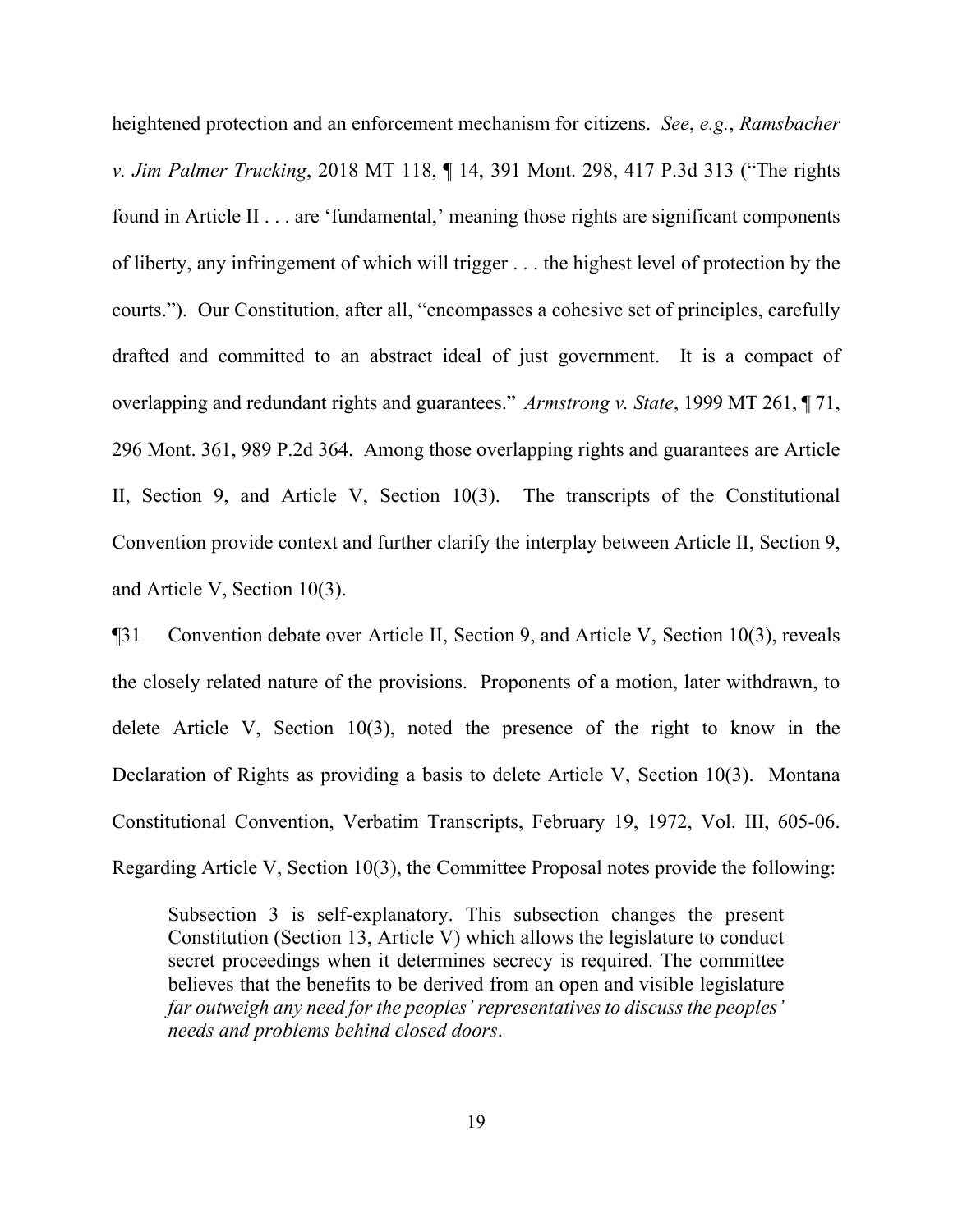Montana Constitutional Convention, Committee Proposals, February 16, 1972, Vol. I, p. 387 (emphasis added). Debate over Article V, Section 10(3), further illuminates the delegates' intent that legislative deliberations be open to the public. Delegate Bugbee noted "The Legislature passes laws that affect[ ] every person in Montana. *There is really no justification for keeping this process secret from the people*. The people need to know and have a right to know the reasons for committee votes." Montana Constitutional Convention, Verbatim Transcript, February 19, 1972, Vol. III, p. 603 (emphasis added). The delegates' comments prove prescient to the facts here. In response to a question concerning the occasional legislative view that proceedings should be secret, Delegate Bugbee responded:

It has been said in our committee meeting, well, if they have something secret to say, if they don't do it here at the Legislature, they'll go down to Jorgenson's, and my answer is, let them go down to Jorgenson's. *The people of this state pay for this building, they pay for the heat, they pay for the salaries and they have a right to have the process open*.

Montana Constitutional Convention, Verbatim Transcript, February 19, 1972, Vol. III,

p. 603 (emphasis added). Nor did the delegates intend to exclude committee meetings from

the requirements of Article V, Section  $10(3)$ .<sup>[2](#page-19-0)</sup> Delegate Reichert noted:

i<br>Li

<span id="page-19-0"></span> $2$  In response to whether Article V, Section 10(3), includes caucuses, Delegate Bugbee responded "proceedings of the Legislature could not possibly include a caucus. A caucus is not a part of the proceedings of a Legislature." Montana Constitutional Convention, Verbatim Transcript, February 19, 1972, Vol. III, p. 605. Delegate Robinson echoed this understanding that "Political party caucuses are simply not a part of the proceeding of the Legislature-of the legislative body." Montana Constitutional Convention, Verbatim Transcript, February 19, 1972, Vol. III, p. 606.

However, the delegates did not consider the possibility of a committee chairman purposely excluding members of his party to avoid a quorum of the committee. Moreover, while the AP occasionally terms the meeting as a "caucus," the purposeful exclusion of several party members defeats the distinction. *See*, *e.g.*, *Caucus*, *Black's Law Dictionary* (11th ed. 2019) ("The term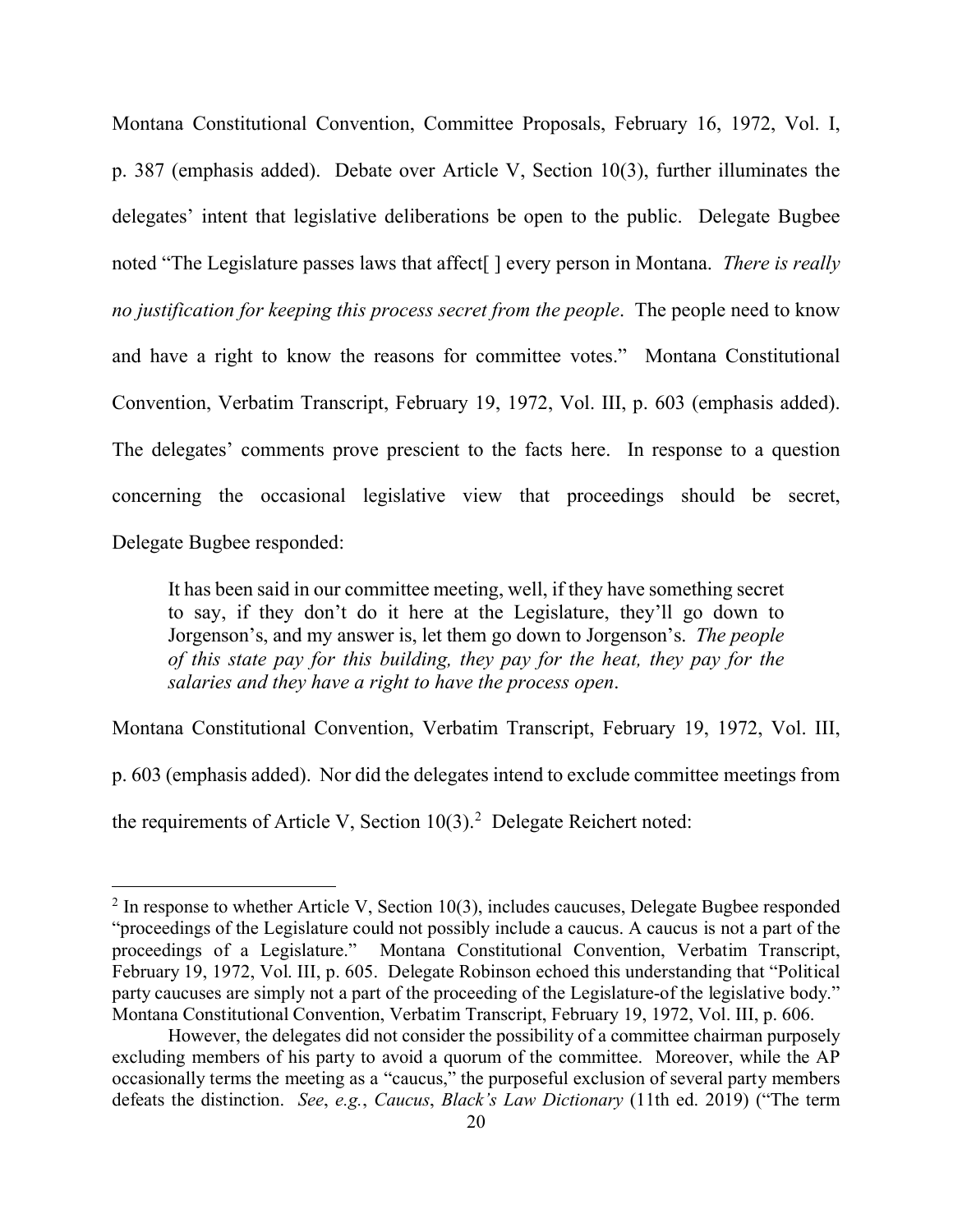I think it's critical that all proceedings of our Legislature, particularly committee meetings, be open to the public. I've seen committee meetings in session and *after the public hearings people are ushered out and the votes are taken in secret*. I think if we left this to statutory law, we would continue having secret votes in committee meetings.

Montana Constitutional Convention, Verbatim Transcript, February 19, 1972, Vol. III,

p. 604 (emphasis added). Pertinently, the delegates noted the protections Article V, Section

10(3), provides the press. Delegate Kelleher, in support of Article V, Section 10(3),

remarked:

I want to know that my representatives on the floor are - everything that they do - and in committee is open to my representatives in the press, in the news media. These are my eyes and my ears that let me know what's going on up here in Helena, and if they can go into Executive session any time they please and cast secret ballots, then there's no way that I can know what my Legislature is doing and therefore there is no way that I can trust my Legislature.

Montana Constitutional Convention, Verbatim Transcript, February 19, 1972, Vol. III.,

p. 607. During debate over whether to delete Article V, Section 10(3), Delegate Romney

defended the section:

i<br>Li

[I]f we should delete this section, this subsection, the members of the news media - press, radio, TV -- would not be able, unless the committee Chairman and members of the committee opened up the doors to them, to attend committee hearings and meetings. What kind of a reception is this sort of a thing going to receive out over the breadth of Montana *if the press reports that we're closing the doors upon their ability to report on the proceedings of the Legislature*? I think it would be very bad and . . . I think that if someone gets into a mess that requires impeachment or the secrecy in the Senate or a House, so that they have - a committee has to go into Executive session so it

caucus is also sometimes applied to a similar meeting of *all* the known or admitted partisans of a particular position on an important issue . . . ." (emphasis added)). Accordingly, I would not consider this meeting a "caucus" excluded from official legislative proceedings that implicate the right to know.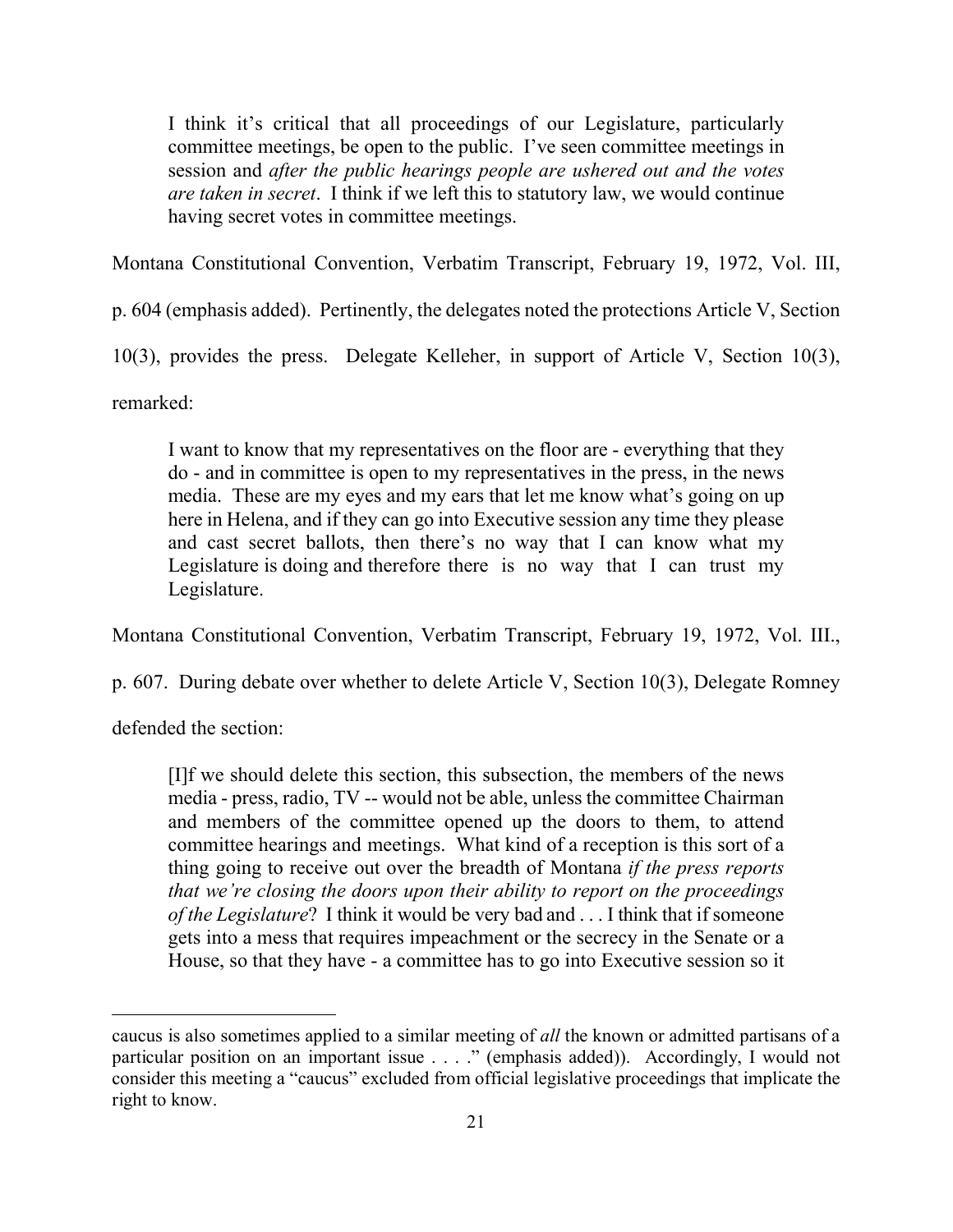can be considered without being the property of the press so that the public can know what's going on.

Montana Constitutional Convention, Verbatim Transcript, February 19, 1972, Vol. III, p. 607 (emphasis added). In closing, Delegate Heliker summed up the debate over Article V, Section 10, by noting "We are saying to the Legislature, 'You shall not conduct the people's business behind closed doors. You shall not keep from the people the secrets that belong to the people. You shall let the people in and the people shall know.'" Montana Constitutional Convention, Verbatim Transcript, February 19, 1972, Vol. IV, p. 611.

¶32 Consistent with the desire for legislative transparency, the debate over Article II, Section 9, highlights the delegates' intent that the courts, and not the legislature, would serve as the protector of the citizens' right to know. In presenting the right for debate at the Constitutional Convention, Delegate Eck, a member of the Bill of Rights Committee, noted the Committee's belief that the court would determine exceptions to the right to know. *See* Montana Constitutional Convention, Verbatim Transcript, March 1, 1972, Vol. V, p. 1671. The delegates twice rejected motions to amend the right to allow the Legislature to define the scope and provide exceptions. *See* Montana Constitutional Convention, Verbatim Transcript, March 7, 1972, Vol. V, pp. 1671, 1679; Vol. VII, pp. 2497-98. Opposing the first motion to amend, Delegate Foster noted "*our committee had faith in our courts* to strike [the balance between public disclosure and privacy]. And we did not feel that this particular provision should be left to the Legislature to interpret . . . ." Montana Constitutional Convention, Verbatim Transcript, March 7, 1972,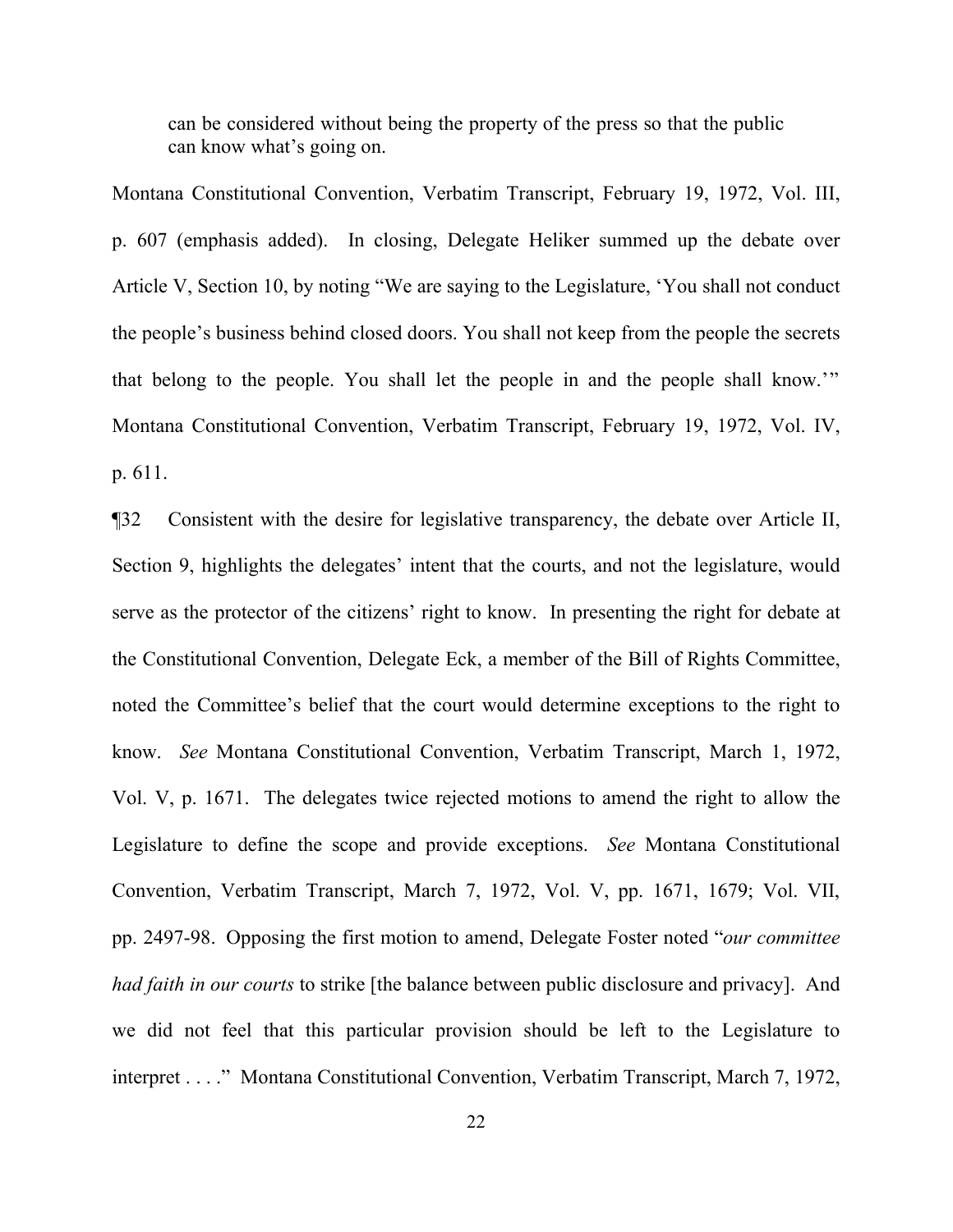Vol. V, p. 1672. Chairman Graybill asked to be relieved of his chair to voice his opinion that the Declaration of Rights "is our statement of the rights of the people . . . and this language says we'll give it to the Legislature. . . . [W] e should not push on the Legislature the duty of determining what the rights of the people are in this state." Montana Constitutional Convention, Verbatim Transcript, March 16, 1972, Vol. VII, p. 2496. Indeed, rather than completely deleting the right and leaving it to the Legislature to determine, the delegates voted for it to remain a fundamental right enshrined in the Declaration of Rights. *See* Montana Constitutional Convention, Verbatim, March 16, 1972, Vol. VII, pp. 2491-93 (rejecting Delegate Davis's motion to delete the right to know). The Court chooses to ignore the weight of this history and, in the process, proves the delegates misplaced their faith. Instead, the Court abdicates its constitutional responsibility to protect Montanans' rights and defers to the legislative quorum rule. Conceding the quorum rule may not apply in all instances, as in *Crofts*, the Court nevertheless attempts to thinly distinguish *Crofts* from the facts here.

¶33 I see no reason to distinguish *Crofts*. Obliquely considering some of the factors we noted in *Crofts*, the Court concludes *Crofts* is distinguishable because the committee in *Crofts* met at regular, noticed times, kept agendas, memorialized its meetings, and provided official recommendations to the Commissioner of Higher Education. Opinion, ¶ 16. In *Crofts*, we concluded the following factors may inform our analysis of whether a meeting must be open to the public: (1) whether the committee's members are public employees acting in their official capacity; (2) whether the meetings are paid for with public funds;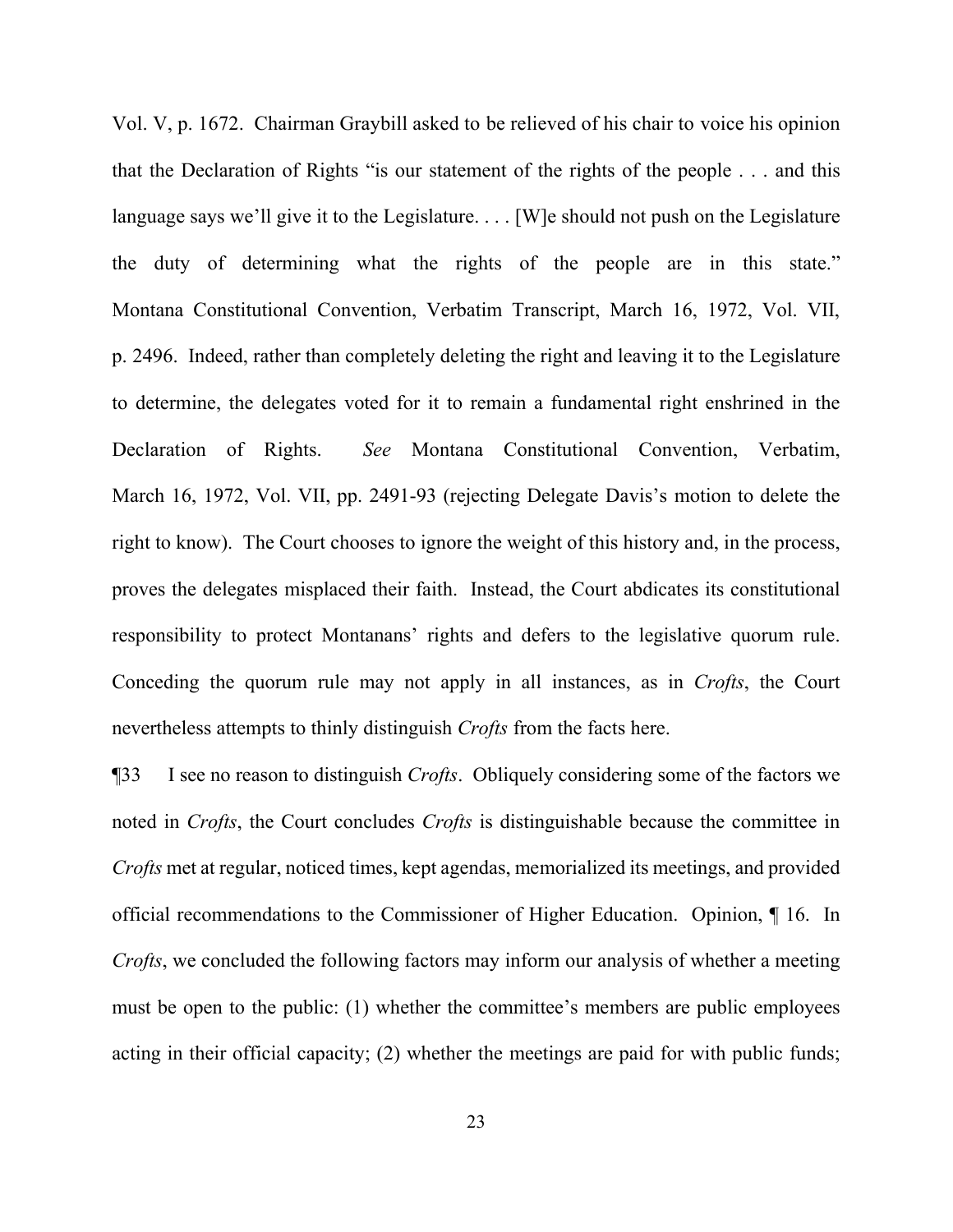(3) the frequency of meetings; (4) whether the committee deliberates rather than simply gathers facts and reports; (5) whether the deliberations concern matters of policy rather than ministerial or administrative functions; (6) whether the committee members have executive authority and experience; and (7) the result of the meetings. *Crofts*, ¶ 22. We noted these factors are "not exhaustive, and each factor will not necessarily be present in every instance of a meeting that must be open to the public." *Crofts*, ¶ 22.

¶34 Here, the House Judiciary Committee members were duly elected legislators acting in their official capacity. The meeting occurred during a publicly funded legislative session. Usher admitted the exclusion of committee members to avoid the creation of a quorum was his regular practice. Logically, the meetings occurred at regular intervals, i.e., when the House Judiciary Committee met to deliberate. The District Court found the apparent reason for these meetings was the deliberation of proposed legislation, which constitutes a matter of policy and not merely ministerial functions. Like the committee in *Crofts*, the House Judiciary Committee deliberates on proposed legislation before it and votes on whether to send such legislation to the House at large. *See Crofts*, ¶ 23.

¶35 The lack of memorialization here does not prove fatal. Usher excluded members on purpose, and the record indicates this practice was an attempt to keep discussions private. Memorialization of private discussions would necessarily defeat that very purpose. Moreover, in *Crofts*, we noted the committee "deliberated on legislative strategy" and "ma[d]e decisions on how to proceed[,]" which were "[c]learly . . . matters of substance." *Crofts*, ¶¶ 27-28. What, then, did the House Judiciary Committee do here, but deliberate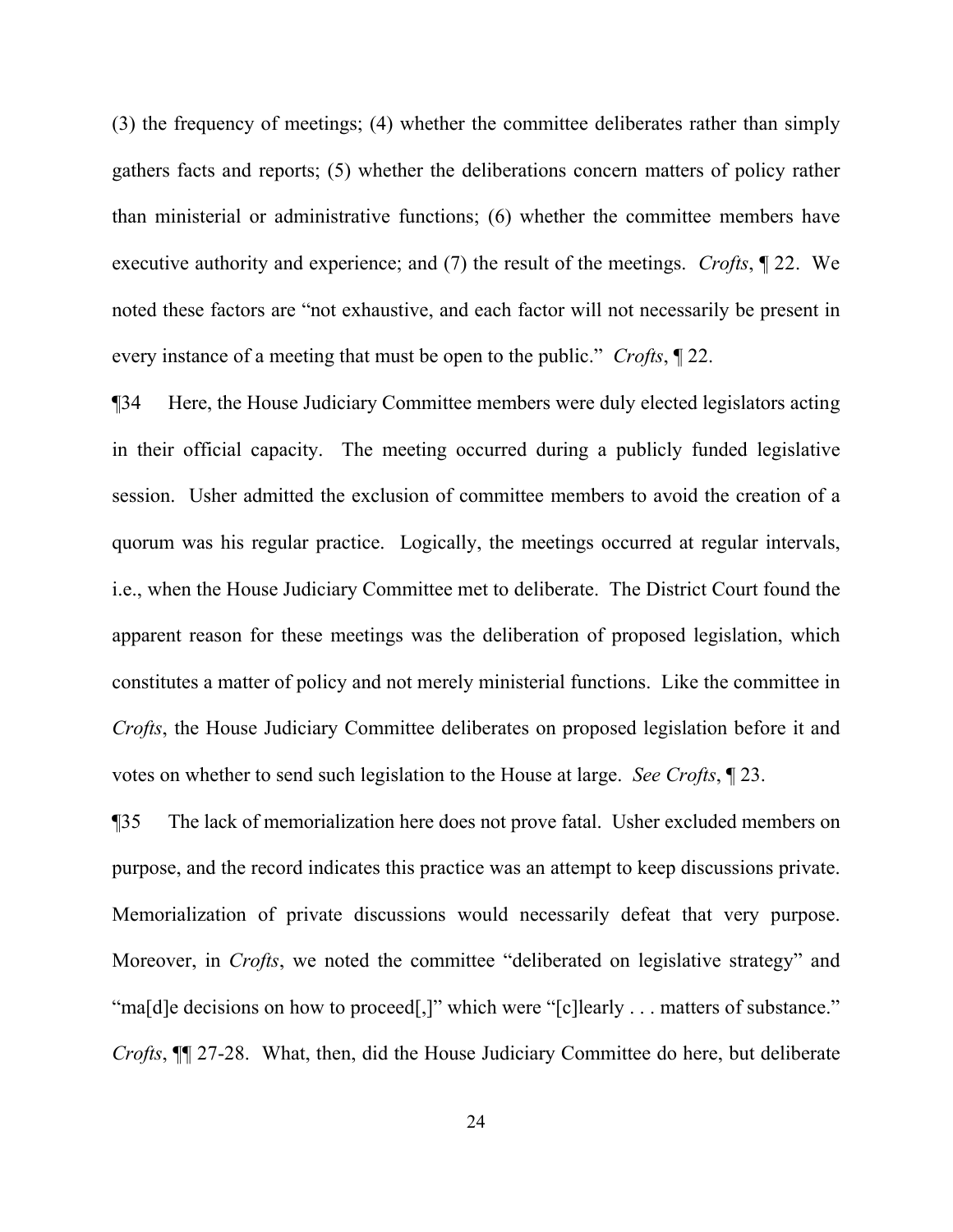on legislative strategy and decide how to proceed? Nor does the apparent lack of results prove fatal. Setting aside the Court's conclusion that "an unofficial gaggle" of legislators cannot accomplish anything outside of the formal rules and procedures, we addressed the absence of direct action related to a meeting in *Crofts*. We noted that nothing in § 2-3-202, MCA, "requires that a meeting produce some particular result or action, or that a vote on something be taken. All that is required is that a quorum of the membership convene to conduct its public business." *Crofts*, ¶ 30. We further noted in *Crofts* that:

Devices such as not fixing a specific membership of a body, not adopting formal rules, not keeping minutes in violation of § 2-3-212, MCA, and not requiring formal votes, must not be allowed to defeat the constitutional and statutory provisions which require that the public's business be openly conducted.

*Crofts*, ¶ 31. I would not consider the lack of directly attributable action fatal, nor would I allow the purposeful avoidance of a quorum to defeat the constitutional and statutory guarantees of open government.

¶36 The Court is dealing a substantial blow to the public's constitutionally protected right to know, allowing the legislature to conduct public business in secret and without public scrutiny. The Court ignores its admonishment that we will not allow "subterfuge by public bodies or their members to avoid public scrutiny and to conduct business in violation of the requirements of the open meeting statutes." *Boulder Monitor v. Jefferson High Sch. Dist. No. 1*, 2014 MT 5, ¶ 21, 373 Mont. 212, 316 P.3d 848. Instead, the Court shrugs its collective shoulders and declares "This is simply how the legislative process works." Opinion, ¶ 19. What, if not subterfuge, is the purposeful exclusion of members to avoid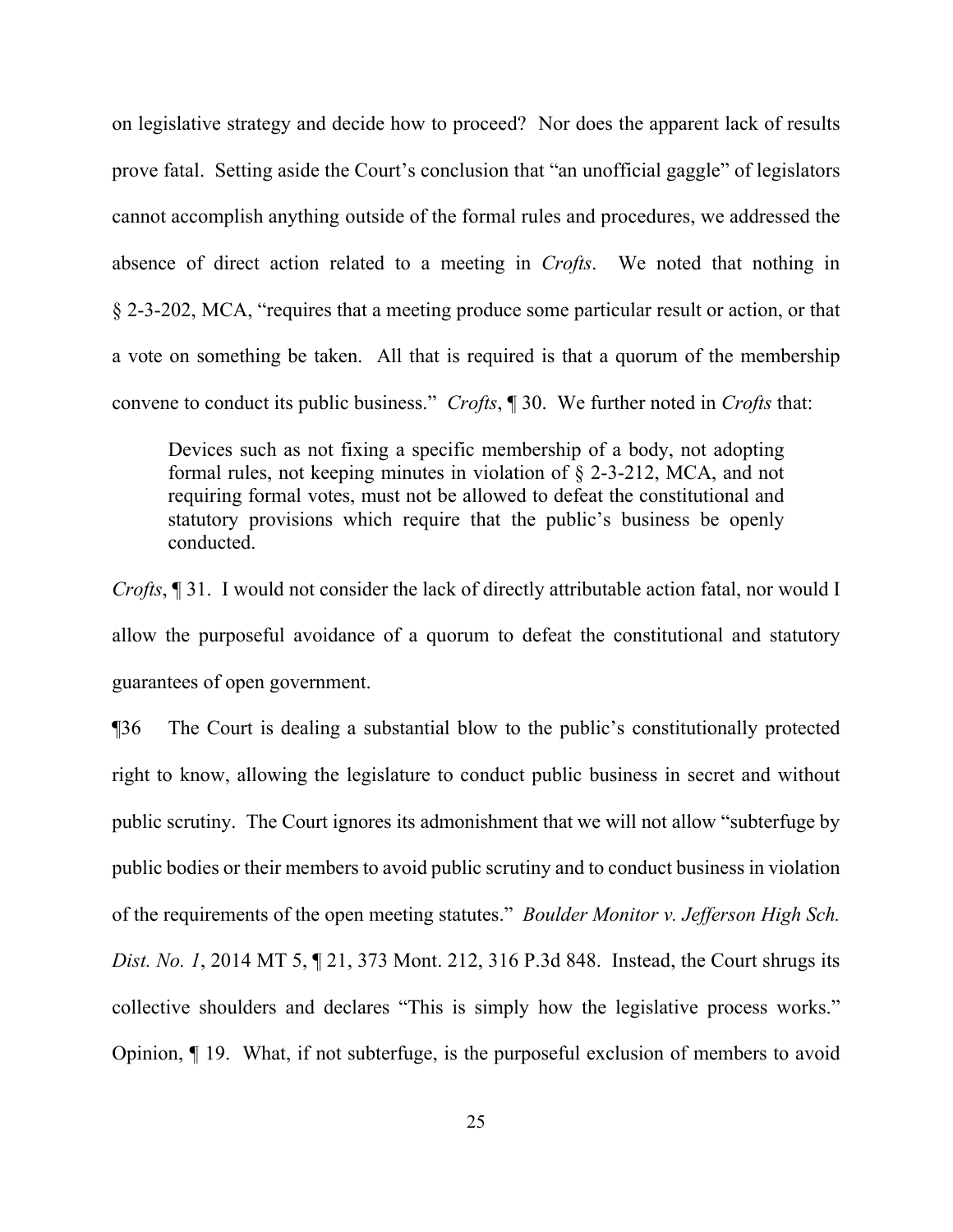creating a quorum? I would not allow such subterfuge to continue and would instead afford Montanans' right to know the heightened protection it deserves. *See Ramsbacher*, ¶ 14. History reveals secret legislative deliberations are *exactly* what our constitutional right to know and the constitutional requirement of open legislative proceedings was designed to prevent. Effectively, the Court is saying to the Legislature, "As long as you do not create a quorum, you may conduct the people's business behind closed doors. You may keep from the people the secrets that belong to the people. You may keep the people out and the people shall not know." *Contra* Montana Constitutional Convention, Verbatim Transcript, February 19, 1972, Vol. IV, p. 611. In my opinion, such a conclusion stands contrary to the Constitution and not in the public interest. Nor can I think of any valid reason for denying the AP and other members of the media access to the committee meeting here. No serious argument exists that the public interest is better served by keeping the deliberations of their elected officials private.

¶37 Today, the Court tells Montana the constitutional right to know does not apply because, in short, Usher's tactics worked. This is untenable. It cannot be the case that a duly elected representative, acting in his official capacity and planning to discuss public matters, can evade public scrutiny by deliberately excluding fellow legislators. The Court should not be so content to ignore its constitutional obligations to protect the rights of Montanans. Today, more than ever, our government institutions need transparency and the confidence of the people for whom they work. Public confidence is the only currency that courts and judges have; public confidence in our decisions is the proxy for judicial